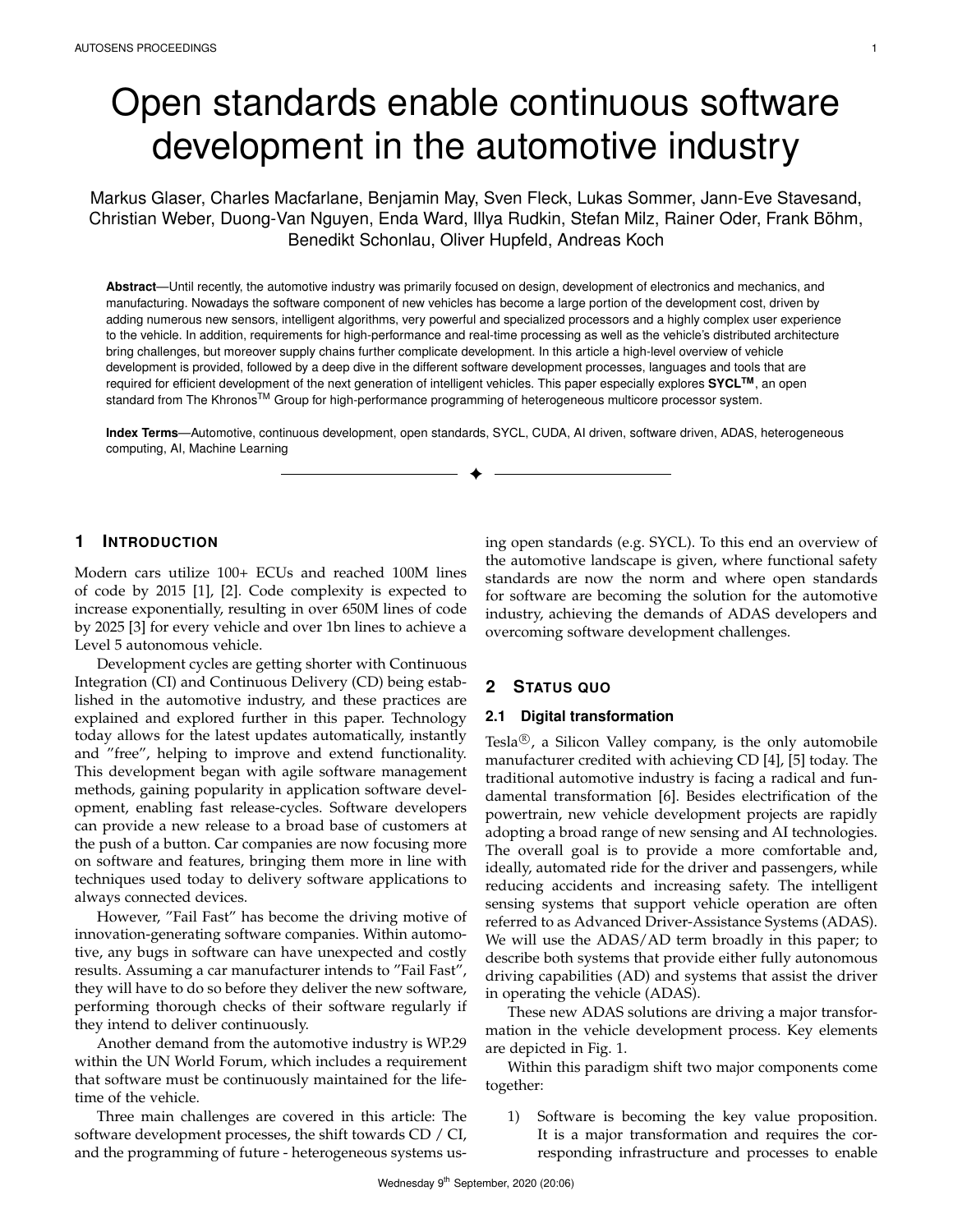

Fig. 1. High level overview of the automotive digital transformation.

its full potential (CD of software, software overthe-air (OTA) upgrades, industry defined software standards, software decoupling from hardware).

2) Data captured, labeled, and processed/analyzed is becoming a major asset. AI based perception systems significantly outperform classical, handengineered software algorithms, especially for AI based software. Data is crucial for the digital transformation.

The changes are industry-wide and not only affect technology development, but also business partnerships, business models, and even the value proposition to the consumer. One example is the recently announced partnership between Mercedes<sup>®</sup> and Nvidia®. Nvidia, with its roots in consumer electronics and gaming, has evolved to be a leading supplier in AI and brought its technology into the automotive domain. Mercedes, with many other companies, stated their commitment toward a software-defined vehicle development approach and Nvidia are providing a highly programmable solution for this. MobilEye® has similarly created an intelligent platform and achieved success as an early solution bringing AI processing into the vehicle.

In this paper, we give an overview of the underlying unique requirements of automotive ADAS, with a focus on software development. We identify relevant key performance indicators (KPIs) and review and assess multiple approaches.

## **2.2 Automotive software development process**

The automotive digital transformation in general, and the advent of ADAS in particular, increases the demand for software dramatically, resulting in unprecedented challenges with regard to organization of the software development process and the interaction of OEMs and suppliers.

#### *2.2.1 Organizational transitions*

Until recently, ADAS development projects were mainly treated as isolated activities, driven by the OEM with its awarded respective Tier 1 suppliers and the underlying Tier 2 ecosystem. The suppliers delivered hardware units to car manufacturers with all the necessary software prespecified in terms of thousands of requirements. Now, these requirements are no longer static, but are changing even after delivery of the car. Complex ECUs include software from multiple vendors, which triggers the need for fast



Fig. 2. **Left:** Traditional software development organization, with no software IP being preserved between generations due to tight coupling to proprietary hardware and tool interfaces.. **Right:** Benefits of open standards in a continuous software development process. Due to standardization of hardware and tool interfaces, software IP can be preserved and development cost can be reduced.

software integration that remains safe and provides high quality.

The continuously changing requirements, and the fact that software IP will be an important asset for automotive companies in the future, means a change towards a CD process is inevitable. In Fig. 2, the left side summarizes the traditional approach where the software IP is tightly coupled to the Tier 1 supplier's proprietary tools and hardware, and software IP cannot be preserved between different generations of vehicles, resulting in repeated high development costs.

In Fig. 2, the right side illustrates the benefits when open standards are used to develop the algorithms and software. As the interfaces to hardware and tools are specified by open standards, software IP can be preserved and benefit the enhancements in newer vehicle generations, even when switching Tier 1 suppliers and underlying hardware. This reduces development cost, time to market and preserves important company assets.

Due to the high volume of automobiles, the development effort (and cost) is less crucial compared to the bill of material (BOM) of such systems. This forced traditional OEMs to squeeze every bit out of a system by using proprietary approaches, hardware, and tools. This is in sync with the OEMs traditional key competence of performing **integration**, whereas the underlying Tier 1 and its Tier 2 partners focus on **innovation**. We see that **standards enable the automation of integration**. As many functions that have previously been reserved for high-class vehicles only now become mandatory even in lower end (high volume) vehicles, the burden of reinventing the wheel with significant innovations and risks becomes a new factor. This is true for both surround and in-cabin sensing (driver monitoring), driven e.g., by Euro NCAP requirements.

#### *2.2.2 Software development process*

So far, the main focus of the software development process in the automotive domain was the short time window to develop until start of production (SOP) for the lead vehicle. After initial SOP, a rollout phase started where the main task was to integrate this resulting system in additional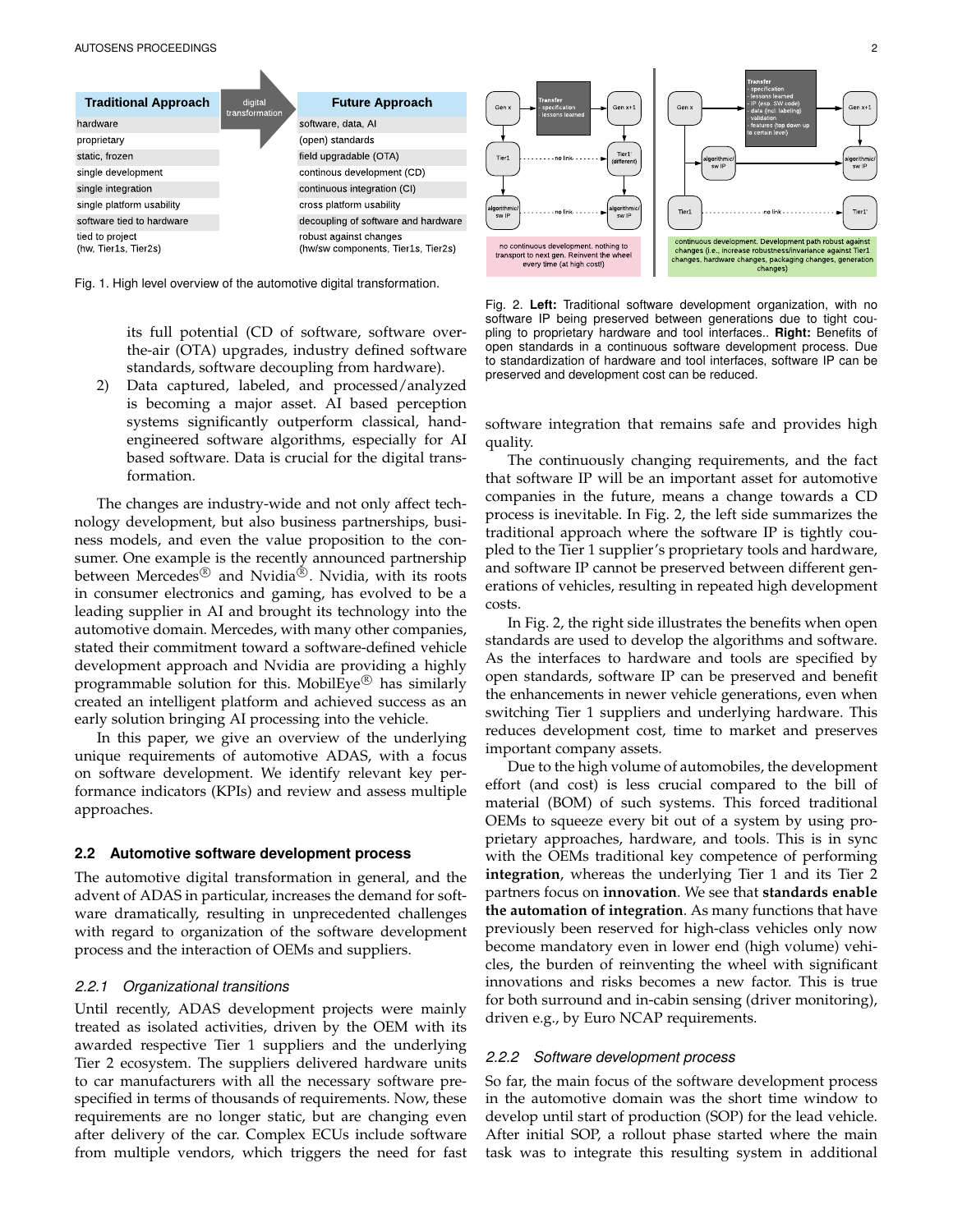upcoming production lines and variants. Once the car was in customer's hands, there was neither the focus, nor the technical possibility to update certain features for bug fixing or adding innovations. While remote updates OTA are commonplace, very few cars can do this today. Moreover, legacy vehicle architectures with their fragmented ECU topology do not allow for OTA updates, and the appropriate cyber security measures required are missing, as is any vehicle communication capability.

Installing new software is technically feasible in workshops, however the development resources from the corresponding Tier 1s are usually already focusing on the next project/generation for a potentially different program or OEM (except for critical or legislative bug fixing).

Software driven companies show a different approach where CD is a fundamental ingredient. Tesla vehicles for instance all support over-the-air system software updates that are installed without having to bring the car to a garage. This enables rapid and frequent software improvements to the whole vehicle that continuously enhance the operation and user experience. The update cycles of the consumer and smartphone devices have driven the demand for centralized software management and network connectivity for access to the cloud. This transition might continue towards a mixture of zonal and domain-oriented architectures, where partial updates based on functions or zones are becoming a service that will be distributed towards available devices in the vehicle itself, using information from onboard sensing and offboard information. A key challenge in automotive is that functionality needs to fulfill the expectations of a long vehicle lifetime, high quality, safety, and security. Software and system failures can create critical states which in the end can risk people's lives and cause severe damage. This might lead to a scenario where the best-of-both-worlds will coexist: the old traditional safety and quality-oriented heritage of automotive, combined with the new demand for rapidly evolving complex software. In Fig. 3 the ecosystem players' roles are classified relative to their awareness for continuous development (and thus their belonging to the "Future Approach" category on the right of Fig. 1). Emerging nonlegacy companies obviously are not required to perform such a transformation but start in the green area from the beginning.

#### **2.3 Distributed and heterogeneous systems**

Radars, LiDARs, cameras, ultrasonic, GPS and mapping data – so many sources of data need to be processed, fused, and interpreted to generate a set of controls for the car to execute. When including the data checking, the fail-safe systems with redundancy and the compute requirements, the scale of complexity expands further than the current system can support. Also, from high-end vehicles down to economy versions with reduced systems, there needs to be a modular and flexible system architecture to cope with the market needs going forward. Sensors are distributed around the car and vary in features, performance, functionality, and interface protocols. Most sensors integrate analysis systems to reduce the volume of raw unprocessed data being sent around the vehicle. Processed and reduced data, such as images or 3D transformation coordinates, is used instead,

continuous development awareness



Fig. 3. Overview of old and new players of the automotive ecosystem w.r.t. continuous development awareness.

so as not to overload the centralized network and compute system with all the processing. Most sensor units contain an integrated processing unit which itself will require updating, improving, and maintaining throughout the lifetime of the car. The processed data and alerts are then fed into a sensor fusion unit, which has to make sense of its inputs, construct an operational scene using new data and previous history to build a model of the type and intentions of objects in the vicinity, and then execute a safe course of action. "Intentions" is an extremely complex topic by itself. It is of no use just identifying an object and location, but it is also necessary to know what it is likely to do next. From the behavior of an animal based on its historic movements (pointing away or towards your path, fast or slow, disturbed or calm, behavior when frightened etc.), to people, vehicles, objects (shopping bag blowing in the wind or a solid object), they all need to be interpreted to determine which maneuver to propose to the car.

All these many different stages in the system have different processing requirements and need very different processor types, therefore demanding heterogeneous systems integrating many different processing architectures are now common for the implementation of ADAS functionalities.

The most regularly used and commonly understood ECU component is a CPU, e.g., as provided by ARM or RISC-V. They are good at sequentially processing simple pieces of data and irregular control functions. Many companies are capable of supporting CPUs into production. They are predictable and often programming can be done in assembly, C or more recently C++.

For real-time data processing with more complex algorithms, a Digital Signal Processor (DSP) is regularly used. This starts to cause an issue for programming, since most DSPs require the developer to understand their microarchitecture. This is the first barrier for a programmer alongside the issue for updating and maintaining the DSP functions throughout the lifetime of a vehicle.

Graphical Processing Units (GPUs) have been regularly used for providing graphics to the car dashboard and have been used for many years with a good understanding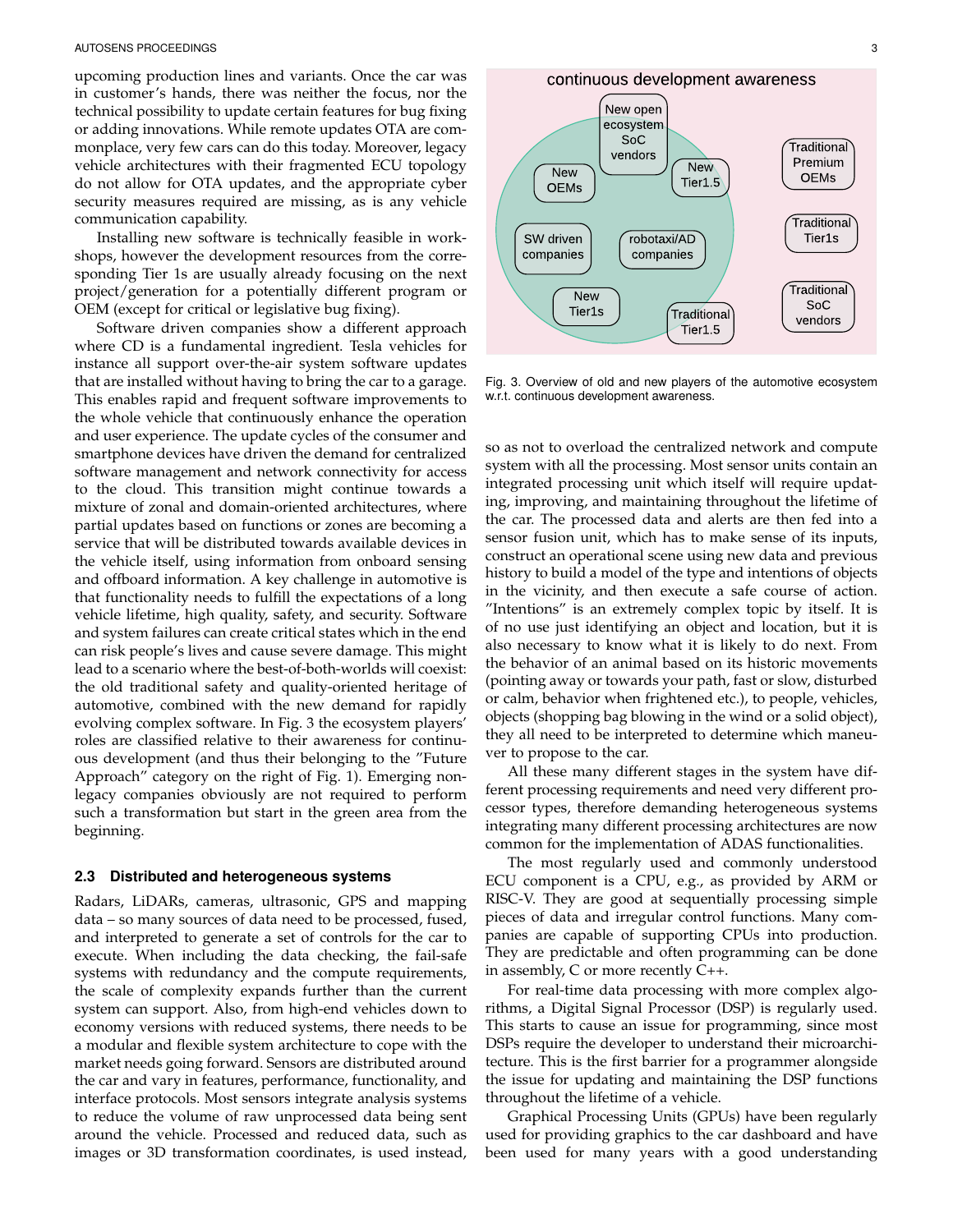of how to achieve this reliably. While GPUs have been used in non-automotive products to provide vision and AI functions, thanks to their vector-like processing architecture, they have not yet been utilized much beyond the intended graphics functions in vehicles. However, the programming of these devices is popular thanks to the OpenGL<sup>TM</sup> (graphics) and OpenCL<sup>TM</sup>(compute) open standard interfaces, and CUDA, a well established proprietary interface for Nvidia GPUs.

Another popular processor is the Vector Processing Unit (VPU), often at the heart of computer vision due to its ability to process an array of pixels in an image simultaneously. Like DSPs, the programming of these devices is not standardized and requires very special attention to the microarchitecture and assembly instructions to achieve an efficient algorithm implementation. Often, these processors are supplied as a black-box, i.e. system developers take what is delivered by the semiconductor company and are unable to provide their own functions or value-add.

The current generation of processors and accelerators is especially suited to computer vision, AI, and machine learning. These are the latest technologies that need to satisfy the processing needs of ADAS. They are very heterogenous, providing different accelerators and programming interfaces.

An example of such a heterogeneous system integrating a whole range of different processing units is Tesla's FSD chip [7]. It combines a 12-core CPU (divided into three clusters of four cores each), a GPU, an image-signal processor (ISP) and a specialized neural-network accelerator (NNA) in a single System-on-Chip (SoC).

Without open standards for programming models on different processor architectures, the interfaces and tools require the manufacturers to fully commit to one solution. This goes against the desire of every manufacturer to achieve CD, have a flexible supply chain and optimal solution per vehicle SKU.

For all of the processor flavors available, and the different applications within the ADAS pipeline, they all present one very common problem – how does a software developer program ADAS systems in a consistent way avoiding substantial re-writing for each generation, and how to keep updating them for the lifetime of the vehicle?

## **2.4 What are Continuous Integration and Continuous Development?**

CI is the practice of regularly integrating and testing all the developers' working software into a shared code repository on a regular basis. The merging of the software includes any new features or improvements. As well as software, modifications to data sets, test units, configuration parameters or build scripts along with supporting documentation changes are also integrated. With agile software development being widely adopted, long integration cycles are becoming obsolete and even obstructive. In 1991, the term "Continuous Integration" was first used by Grady Booch [8] to describe an effective, iterative way of building software. The technique was quickly adopted into the set of techniques used in Extreme Programming and detailed guidelines were summed up by Fowler in 2006 [9].

An established CI process maximizes efficiency by minimizing the time it takes to build, test, and release new features, while ensuring that a quality standard is maintained.

CD describes a process for iterative software development and is an umbrella over several other processes including CI, continuous testing, continuous delivery and continuous deployment.

The CI cycle repeats on every new commit of a change to the software stack being developed. Immediately the CI pipeline starts code analysis, compilation, unit and integration tests in a sequence. An application can contain many layers. Each layer in the stack can contain many dependencies on libraries for functions such as math, scheduling or communication protocols. Any change to any one layer can trigger a new CI cycle. The CI pipeline ends with integration tests performed on the hardware, generally a single ECU in a vehicle in the field, otherwise known as Hardware-in-the-Loop or Open-Loop test benches.

Note the added challenge here. CI / CD in a pure software company is carried out (idealized) in one place on one server and so the turn around on knowing a very recent commit being successful can be realized in minutes or hours. For automotive however, the CI / CD is likely to be deployed and distributed across several physical systems in different locations. A further additional challenge when out in the field is the consumption and generation of test data and its transportation. A test vehicle can consume and produce petabytes of data, as sensors bandwidth can reach or exceed 40 GBit/s (≈19 TB/h) [10], [11].

CD seeks to automate and streamline the process of building, testing and deploying new code into a live or staging environment.

What does CD promise?

- Faster delivery of new features
- Better quality product
- Risk avoidance
- Lower resource requirements
- Increased productivity

The main challenge for the automotive developer is that a car is considered a safety-critical system, which means that functional safety checks have to be performed before any deployment to the production environment. Typically, analysis methods like FMEA (Failure Mode and Effects Analysis) or STPA (System Theoretic Process Analysis) are used. These are used to carry out safety analysis identifying possible hazardous scenarios and testing them against the release candidate.

Since many parts in the ADAS AI compute stack are from multiple vendors, open standards provide an ideal solution. As for most of the numerous parts in a car, the supplier has a duty to notify the OEM of any improvements or changes resulting in an update release cycle.

#### **2.5 Standardization**

A development in parallel with ISO 26262, is the advance made by AUTOSAR in an effort to develop a global standard for system architecture, so that the basic software functions of automotive ECU's can be standardized. AUTOSAR (Automotive Open System Architecture) is a development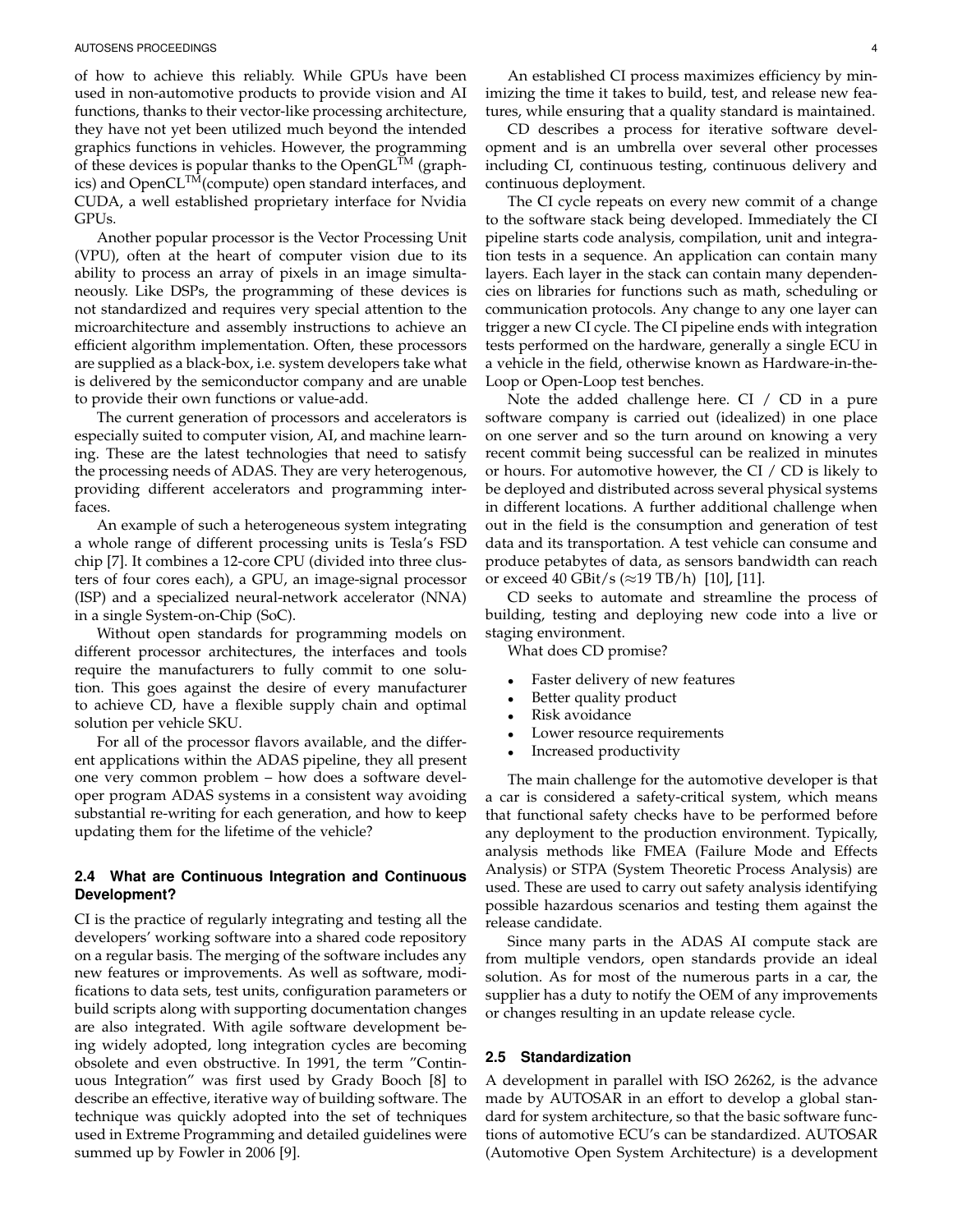

Fig. 4. Continuous development pipeline for automotive

partnership between leading OEM's and tier one suppliers in the automotive industry. The common objective is to create a development base for industry collaboration on basic functions while providing a platform which still encourages competition on innovative functions. The development partnership has been formed with the goals of:

- Standardization of basic software functionality of automotive ECUs
- Scalability to different vehicles and their platform variants
- Transferability of software
- Support of different functional domains
- Definition of an open architecture
- Collaboration between various partners
- Development of highly dependable systems
- Support of applicable automotive international standards and state-of-the-art technologies.

Mastering the ever-increasing complexity of future ADAS requires abstraction and **standardized, open interfaces** to enable robustness against changes, especially those made to individual modules, components, Tier 1s, Tier 2s, target car lines with different combinations of adjacent systems of multiple generations ("fragmentation") or even system generations themselves.

Standards are thus crucial to enable this endeavor.

## *2.5.1 Old standards need to be updated*

ISO 26262, the automotive safety standard derived from the IEC61508 was released in 2011, driven by tragic vehicle accidents caused by software failures. This includes Toyota's 2005 incident where a faulty electronic throttle control system is alleged to have caused unintended acceleration. ISO 26262 was published to provide a framework that enables the identification of potential risks of software and hardware failure, and to apply a standard to ensure the functional safety of automotive electronic and electrical systems. The standard can be used for all activities within the development life cycle of safety-related systems including:

• Management, development, production, operation, service and decommissioning

- The outlining of a risk-based approach (through Automotive Safety Integrity Levels - ASIL)
- Identification of unreasonable residual risk
- The validation and confirmation of safety goals
- The management of requirements for with suppliers

ISO 26262 has been commonplace in the European, American, Japanese and Korean markets for many years. The adherence by some automotive Tiers to old code quality standards stifles the development of applications for vehicles today for the convenience of obtaining a recognized baseline level of quality. The ISO 26262 standard does not mandate any particular quality standard for software development. It asks that requirements for software be followed according to the level of functional criticality which is determined by the risk of injury to vehicle occupants. Functional safety standards when released lag behind the state-of-the-art and the second edition ISO 26262:2018 is no exception. It presents a difficult balance between an established and welcome baseline to work from with that of todays' emerging complex ADAS solutions. The automotive industry has recognized these gaps in safety standards such as:

- Cyber-security
- Programming parallelism and indetermistic behavior
- Machine learning and training of AI systems
- Human interaction with autonomous systems

There are many institutes and groups producing standards to address these gaps and show the public and government regulators that they are self-regulating and managing the current and future concerns for safety in autonomous systems. Some of these standards are listed below.

Established quality standards:

- AUTOSAR (Adaptive) C++ coding guidelines
- ISO24772 Guidance to avoiding code vulnerabilities
- Japan (code) ESCR guidelines
- MISRA code guidelines
- MISRA guidelines for Automotive Safety Arguments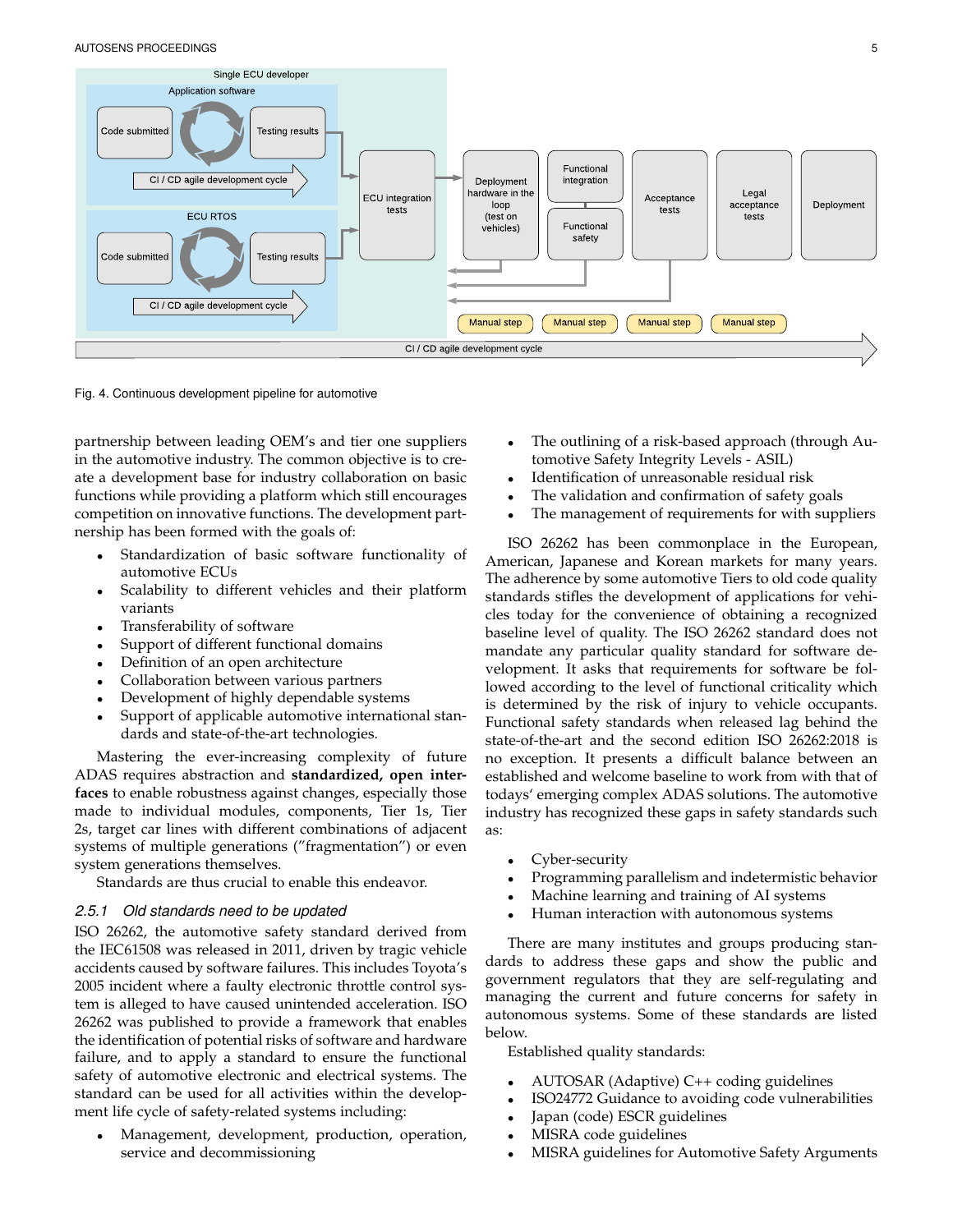Current functional safety standards:

- ISO 26262:2018
- DO-178C Avionic Functional Safety Standard
- IEC 61508 Functional Safety Standard
- ISO 29119 Software Testing Standard
- ISO DTR 4804 Road vehicles Safety and cybersecurity for automated driving systems – Design, verification and validation methods
- PAS 1881 Assuring safety for automated vehicle trials and testing
- SAEJ 3061 Cyber-security

Emerging safety standards:

- UL4600 draft standard
- PAS/CD 21448 Safety of the Intended Functionality – SOTIF
- ISO 21434 Automotive Cyber-security standard
- IEEE P2864 A Formal Model for Safety Considerations in Automated Vehicle Decision Making
- IEEE P1228 Standard for automated driving software safety
- IEEE P2851 Exchange/Interoperability Format for Safety Analysis and Safety Verification of IP, SoC and Mixed Signal ICs

## **2.6 Classical computer vision development**

Computer vision, or machine vision, has been researched since the 1960s. For decades, computer scientists have been trying to make computers understand images. The research primarily followed a trial and error approach. Algorithm developers manually identified what kinds of features, such as colors, lines and gradients are salient for the specific problem. Groups of detected features were then used as input for classical machine learning algorithms such as Support Vector Machines, Adaboost, and random forests to try to recognize the objects in the image. Viola and Jones in 2001 published an algorithm according to these principles that was widely used for many years to perform face detection for instance [12]. And Dalal and Triggs published a pedestrian detection algorithm in 2005 that lead the field for many years [13]. This process of defining the kinds of features that the algorithm should look for in the image has largely been superseded by AI-based methods, which automates this effort. We will describe some of these in more detail in the next section.

Some fields of classical computer vision are still widely in use though and have not been superseded by AI. For instance, in applications that estimate both the camera's own exact location, as well as extract depth information or 3D information such as point clouds from sequences of images. These Simultaneous Localization and Mapping (SLAM) algorithms track features from frame to frame, and based on their displacement, structure can be extracted using triangulation [14]. This is one example of a problem that can be efficiently solved using predictable, well understood mathematical techniques that consume fewer compute resources than the neural networks used by modern techniques.

## *2.6.1 Proprietary porting*

Since most of these computer vision algorithms are primarily designed by hand, and not trained as with machine learning-based approaches, they are expressed in a programming language such as C, and not at higher abstraction levels. These programs then need to be mapped and heavily optimized by hand for complex heterogeneous computer architectures. The algorithms often need to be partitioned across heterogenous processors. Besides standard CPU cores, target architectures often include multicore vision processors that employ VLIW (Very Long Instruction Word) and SIMD (Single Instruction Multiple Data) processing, and complex memory hierarchies. The optimization task requires a deep understanding of the underlying computer architectures. Having to meet constraints such as running the algorithms at real-time frame rates of, for instance, 30 frames per second, further complicates this task. This is a very labor-intensive, error-prone, and the resulting implementations are specific to the selected processor microarchitecture, with each semiconductor vendor having their own proprietary and unique microarchitectures. Vendorspecific programming toolchains are also often used, further complicating this task. As a result, the computer vision software that took a lot of work to develop, cannot easily be ported and reused between one architecture and another.

## **2.7 AI-based software development**

In 2012, AI research had a major breakthrough when Alex Krizhevsky and his team combined three new technologies together [15]. First, the ImageNet database of images had been released, providing a collection of millions of images that were each described by hand. For each image, a corresponding file labels the objects that are present in the image. Second, Krizhevsky used powerful programmable GPUs, which had recently come on the market, to run his algorithms. This provided orders of magnitude more computational power, opening up the road to using more compute-heavy algorithms.

Third, they developed a new convolutional neural network with many layers, which they called AlexNet. Instead of computer scientists trying to figure out by hand which features to look for in an image, as in classical computer vision, AlexNet figured out what features to look for by itself. AlexNet entered the leading ImageNet Large Scale Visual Recognition Challenge (ILSVRC) image recognition competition and beat the whole field by a whopping 41% margin. Since 2012, every algorithm that has won the ILSVRC competition has been based on similar "deep learning" principles.

This approach follows two steps: the design and training of the neural network, followed by inferencing, where the network performs the actual task of recognizing the objects in view. We will provide more detail on each of these steps below.

#### *2.7.1 Network design and training*

This step starts with collecting lots of sensor data in the vehicle. To have thousands of kilometers of driving data available is quite common. The dataset can be augmented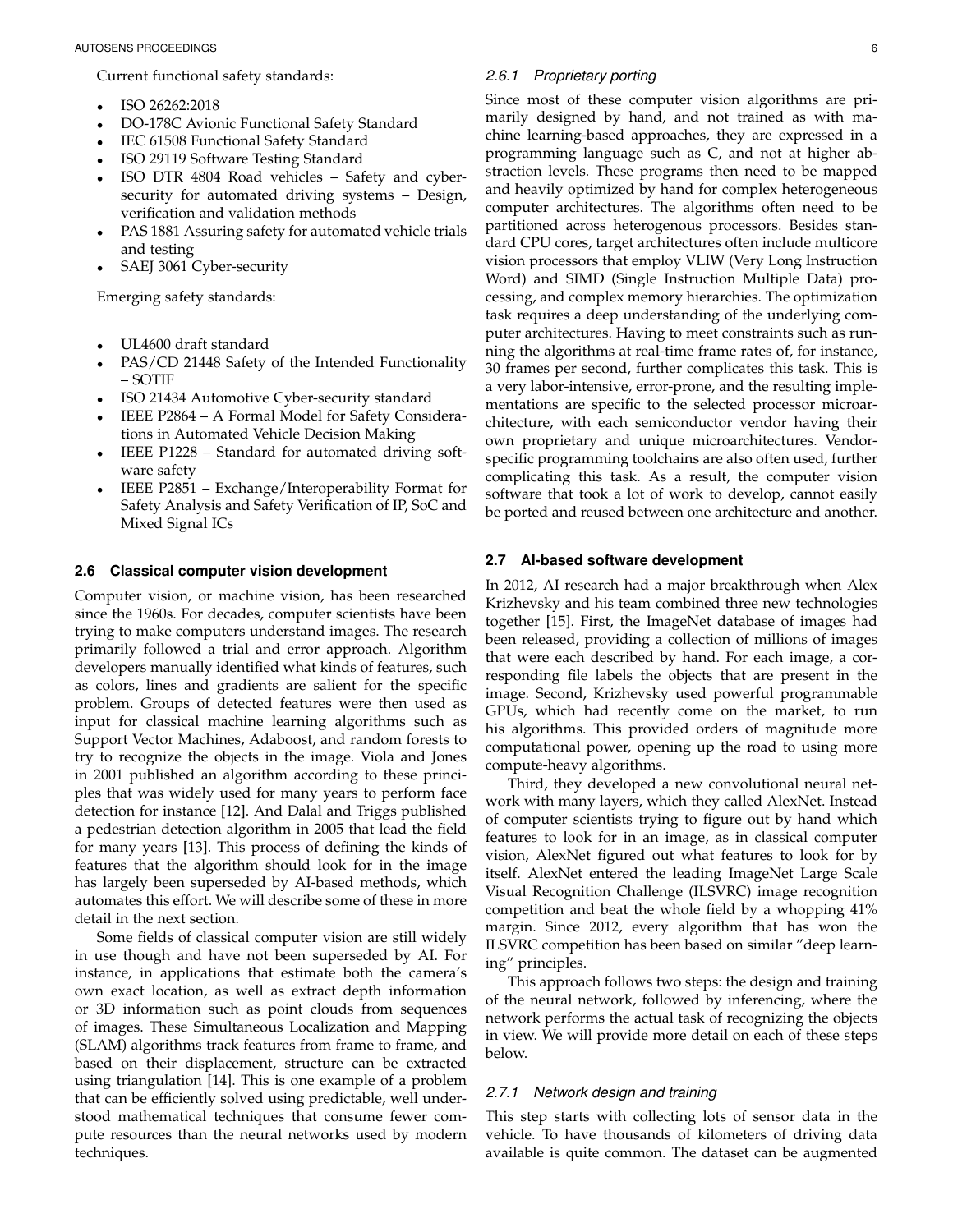with synthetic data that comes from simulation, or by manipulating the raw sensor data itself. The following step is to label the data. During this labor-intensive step, the collected data is categorized and annotated by hand, often helped by tools that partially automate the task. Since a single camera takes about 100,000 pictures per hour, labeling several hours of driving data takes large teams of labeling staff. Neural network engineers then design the network architecture: the neural network layers and their configuration, how they are connected, the number of layers, what activation functions to use, the compute accuracy, etc. Automotive applications then combine several of these networks to implement the required complete top-level functionality. During training, the dataset is run through the neural net several times, each time adjusting the coefficients until the neural net's detection performance does not improve any more. This training is performed offline in a data center, using highperformance servers, since the compute requirements are very high. It can easily take hours or even days to train a single network. The output of this process is a trained neural network, which includes a neural network configuration together with the network coefficients that define the operation of the network. This trained network can readily be deployed in the vehicle. Since the AI algorithms are still heavily researched and improved upon, and additional sensor data is being collected all the time, this process of adjusting the network architecture and retraining with new data should be continuous and not stop. The task of data curation becomes important also. There is considerably more data collected than what the networks can be trained with within a reasonable time, so the right subset of data must be selected. In addition, the trained networks need to be validated with data that the trained neural network has not seen yet, to ensure the network can sufficiently generalize to new live sensor data of the vehicle on the road. The datasets are constantly revised with new data from vehicles on the road, better understanding of where the trained algorithms fail, and according to new algorithms with different requirements. Excellent starting point tutorials covering the practical flow of training and inference in TensorFlow<sup>TM</sup> are provided in [16], e.g., jupyter notebooks, executable in Google co-lab<sup>TM</sup> on overfitting available in [17].

A relatively recent topic of research and development is self-supervised algorithms. This is a form of unsupervised learning where the data itself provides the supervision. In general, this approach withholds some part of the data, and tasks the network with predicting it. For instance, if a vehicle is detected in a frame, then the vehicle should probably also be present in the previously captured frame. This has the potential to greatly reduce or even remove the reliance on labeled data, resulting in algorithms that have higher accuracy as well as reducing the labor-intensive task of labeling data. Moreover, generative adversarial networks (GANs) **??** are emerging where two concurring networks operate in a competitive manner: The generative network generates candidates whereas the discriminative network evaluates them.

## *2.7.2 Inferencing*

Once the algorithms are designed and trained offline, they are ready for deployment in the vehicle. This requires the algorithms to run fast, in real-time, and at much lower cost than for training. Since it would take too much bandwidth and latency to transfer the images from the vehicle to the data center, every vehicle has to run the algorithms at the edge, on processors inside the vehicles themselves. The need for low cost, low power consumption, despite the algorithms requiring a lot of compute power to run in realtime, has caused the design of a new class of processors that are specifically designed to run neural network inference.

One big benefit to the developer is that the neural network algorithms are expressed at a high-level of abstraction. The network configuration basically defines a set of filters for each of the neural network layers and the dataflow between them as a graph. The compute primitives to run the network consists of just a few simple operations, primarily multiply-accumulate (MAC), which are endlessly repeated and can easily be parallelized.

Mapping these AI algorithms onto the specialized target hardware is usually a highly automated approach. Most AI processor vendors provide software tools that read in the neural network description and parallelize and optimize the network for running on the accelerator. The net effect is that end users do not have to write a single line of code to run their trained networks on the target device. As an added benefit, this also means that it is much easier to add more complex neural networks that run on one architecture to the next.

Fig. 5 illustrates the first stage of the AI development flow (training) which obviously requires the availability and maturity of the sensor system (sensor/lens/ISP/software/...).



Fig. 5. Generic flow of AI model development that is to be used for inference.

## *2.7.3 Quantized computing (efficiency mapping)*

Fig. 6 depicts the transfer to the proprietary target using non-standard/proprietary tools. First, the toolchain coverage is limited and often includes manual and error prone steps. Safety context is lost. In addition, the porting to the target implicitly requires certain approximations (e.g. transformation to fixed point, reduction of bit depth) with often unforeseeable impact due to the non-continuous nature of modern (discriminative) deep neural networks (DNNs). There is no decoupling between the development of tools and project specific tasks. Instead, the challenges must be solved along the way.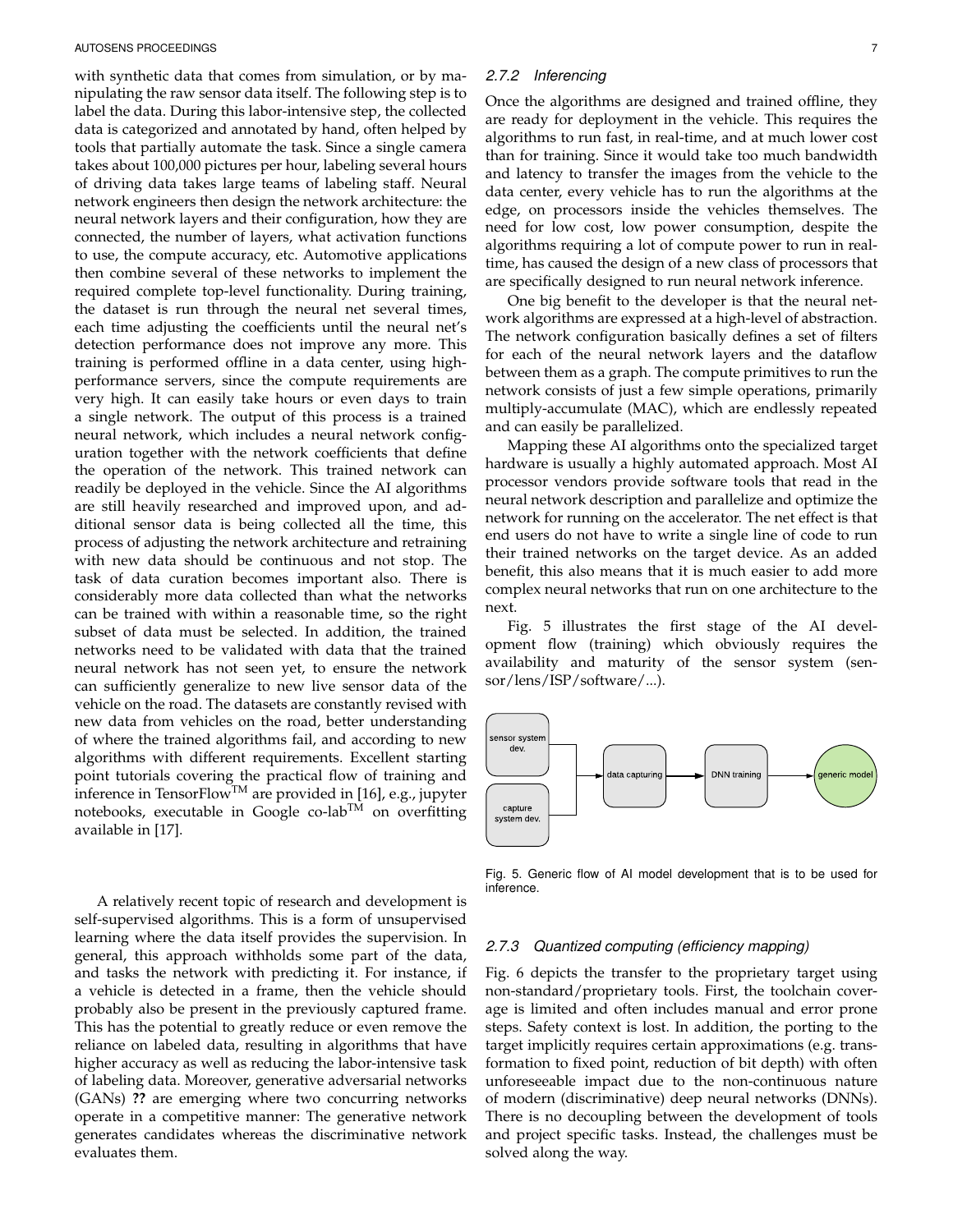

Fig. 6. **Top:** transfer gap. **Bottom:** Safety context is preserverd.

According to [18] approximative computing is a major research trend to target this in a scientific and structured way instead.

# **3 CHALLENGES IN CURRENT SOFTWARE DEVEL-OPMENT FOR AUTOMOTIVE APPLICATIONS**

As software complexity increases exponentially the aim is to ideally reduce the development time. With the expected increase in OTA software updates, software development for applications has recently become one of the most challenging and expensive portions of the car-line production. Extensive safety, quality, and reliability requirements remain following the traditional automotive constraints still being necessary. This impacts the pace of innovation and cost, putting pressure on development teams to deliver. Also, the increasing amount of software comes along with an increasing complexity, architecture shaped by particular automotive requirements, such as hard-real time, high reliability and safety, limited resources, cost pressure, short development cycles and heterogeneity of domain knowledge [19].

#### **3.1 Development process: V-model**

With regard to AutomotiveSPICE (or A-SPICE) V-Model in Fig. 7, the standard process in automotive development and production, software application development is just a single box of SWE.3 "Software Detailed Design and Unit Construction" but porting is done within SWE.4 "Software Unit Verification" with regard to the entire production process. There are many other components to fulfill, including system, hardware requirement, quality assurance, test and validation. The full cycle might take up to three years of development. In reality, the advancing of software solutions is updated quickly with a significant increase in its complexity. This means that there is no available and fixed solution in the rapid growth of software technology. This requires a new strategy of development to catch up with rapid and complex changes. Indeed, agile development has become a hot topic in automotive for years to adapt the practice. Still, with the current development process (V-Model), agile development can only cope with small changes or deviations from the solution path, but this is not efficient for a solution switch nor an upgrade. For a complex problem, if the solution is not fixed, then there must be more iterations

inside the development cycle where Software-in-Loop (SIL) and Hardware-in-Loop (HIL) have to be performed continuously together with software modifications and updates. In reality, typical SIL and HIL activities might take years to be done with a large dataset, meanwhile an upgrade of a stateof-the art solution might already be required. This enforces a mutual development or a very close collaboration between the advanced and production development. An example of V-Model+ (or modified V-Model) to be more flexible with the agile development idea is illustrated in Fig. 8. In this new process, two loops are designed for possible updates or upgrades of software:

- 1) the first loop is to continuously update the solution to satisfy given KPIs at SIL;
- 2) verification of the updated solution in the target hardware.

Advanced development is expected to join the first loop and the second loop partially at the small scale of dataset. The production development will be responsible for the modification and verification on a much larger dataset than usual.

## **3.2 Human resource demand and Operational Challenges**

Achieving very high-quality assurance and safety targets drives the automotive world to become quite a closed community and difficult to join for newcomers. Additionally, many aspects of development can only be covered by highly experienced members (10 to 20 years of handon experience), so finding trained personnel is always a challenge. This traditional issue comes from the variety of highly customized and optimized automotive systems which need very much hands-on experience at production level. A clear path to solve the issue is to approach more advanced standards and advanced technologies which are generic enough and familiar to the latest generation of programmers.

#### *3.2.1 A new kind of programmer is needed*

A developer who is versed in standard modern C++ can use SYCL very quickly. The challenge for a developer is to shift their thinking to conceptualize programming in a highly parallel programming paradigm. It requires practice and familiarization with new programming and design approaches in order to create efficient programs. There are also parallel libraries that are emerging to reduce the coding effort required by the programmer, like Parallel STL (C++ Standard Template Library). With parallel programming comes new programming design patterns, which have existed in the HPC domain for years. Patterns, like the reduction pattern, have been crafted over the years to maximize performance and efficiency on parallel computer systems such as supercomputers. These patterns need to be coded efficiently, to reduce power consumption and improve execution time in any computing application. The developer is free to add additional libraries to their application, even non-C++ libraries like Python with few restrictions. Python is used here to express tensor models used by  $Google^{TM}$ 's TensorFlow<sup>TM</sup> library (written in  $C_{++}$ ).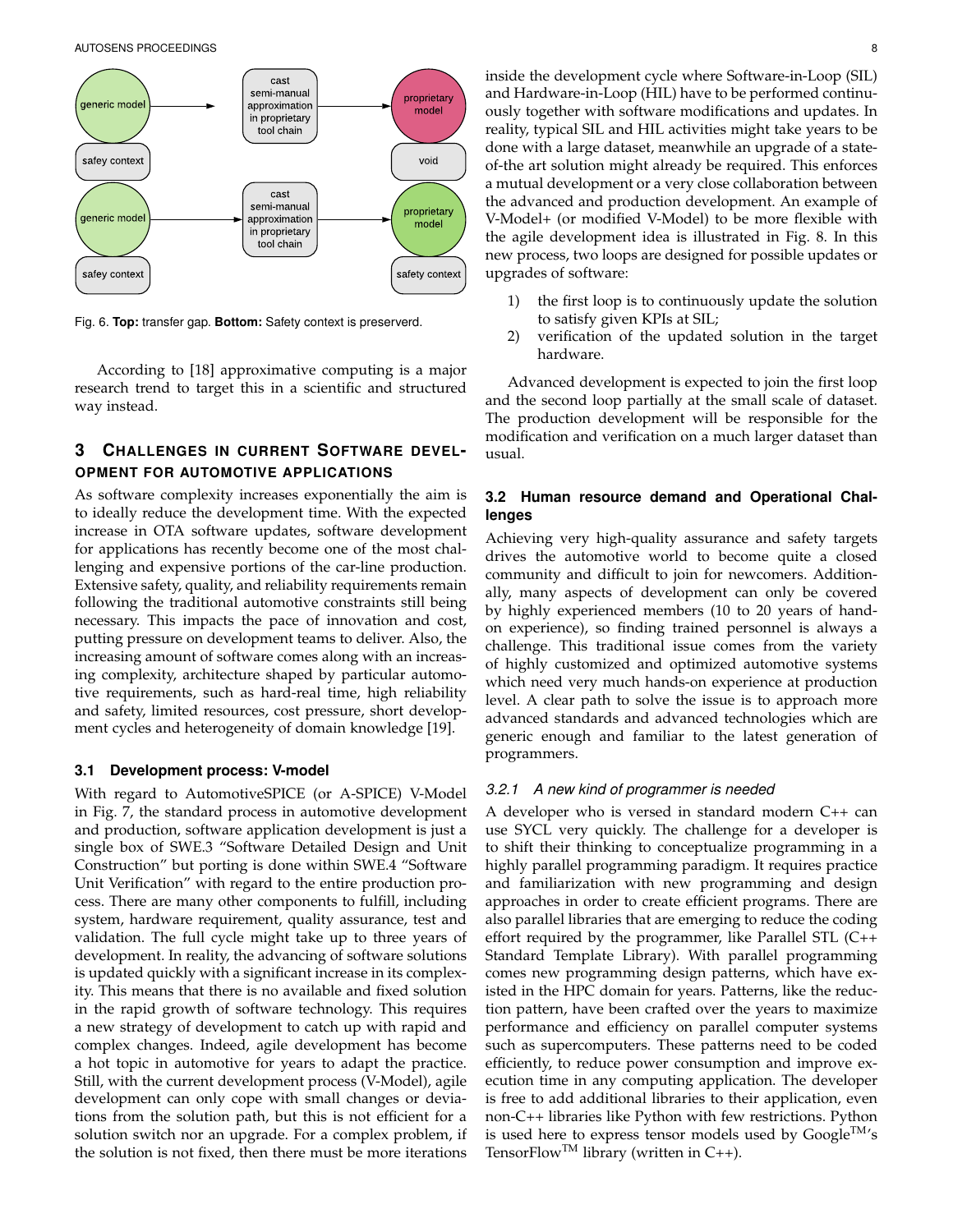

Fig. 7. A-SPICE V-Model



Fig. 8. Revolutionized V-Model for Agile Development

A developer only versed in C++ prior to C++ '11 will have to learn some modern C++ features required to code with SYCL. An example of this type of developer is one who has been writing C++ following the automotive industry's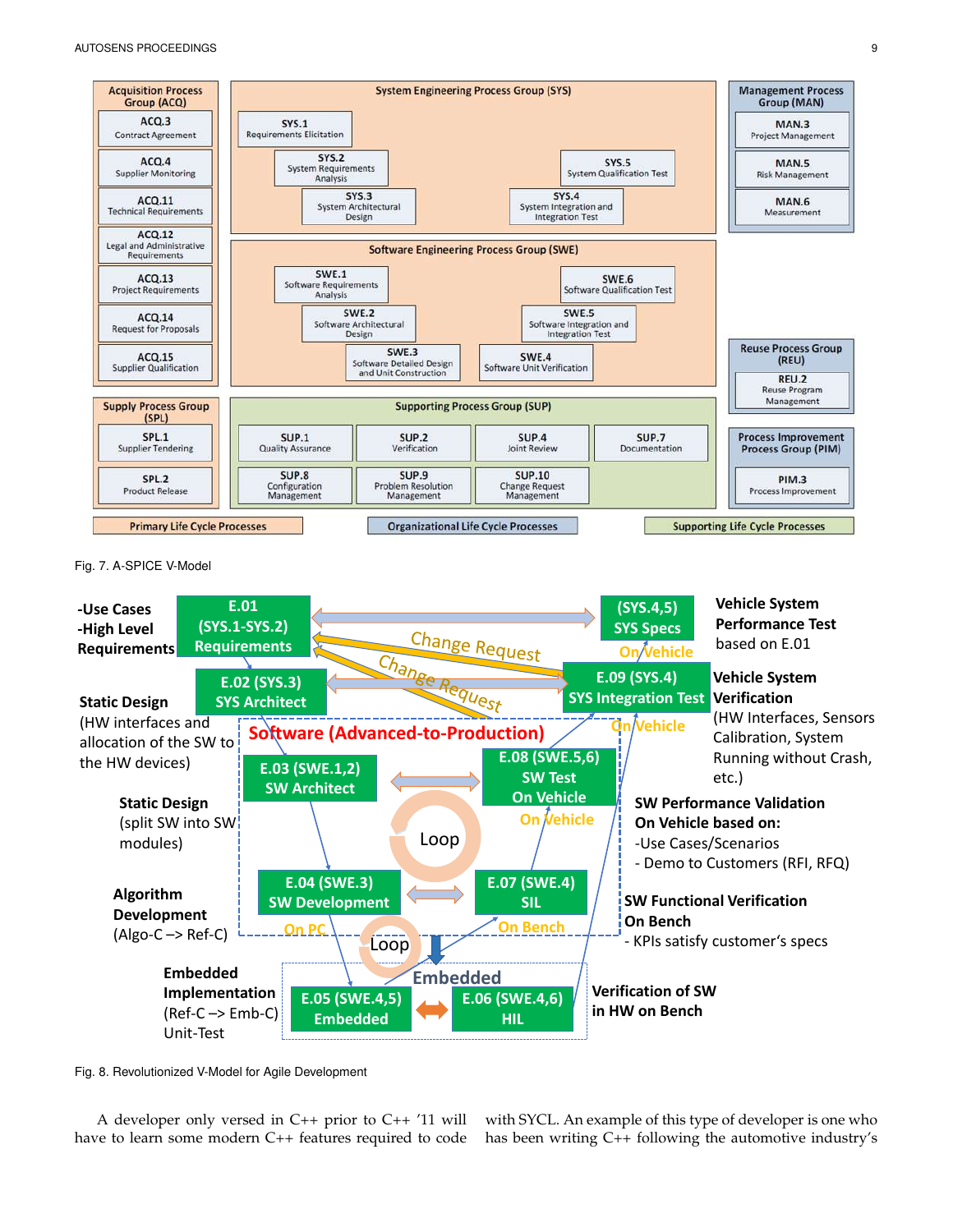de facto coding standard, MISRA C++. They would also need to learn to use C++ templates and some more general good practices like RAII (pattern Resource Acquisition Is Initialization) or familiarize themselves with the supporting STL resource management functions.

A developer only versed in 'C' programming operating close to the hardware, using global variables and poking registers, will have a steeper learning curve. They would need to familiarize themselves with object-oriented programming (OOP) and practice writing C++ using all its features like class inheritance, and templates while taking care not to continue writing 'C' style code. With that also comes learning all the additional set of C++ programming complexities on top of the existing 'C' ones.

A comparison of different levels of standards and their decoupling/applicability to hardware, software and libraries is depicted in Fig. 9.

According to the Khronos Group [20]: "SYCL is a standard C++ based heterogeneous parallel programming framework for accelerating High Performance Computing (HPC), machine learning, embedded computing, and compute-intensive desktop applications on a wide range of processor architectures, including CPUs, GPUs, FPGAs, and AI processors."

## **3.3 Chip dependency**

Due to cost and performance restrictions, automotive hardware is highly specialized and optimized for some specific use-cases. It is often not flexible, and sometime not even programmable where developers can only call existing functions with some configurable parameters. This severely restricts the scalability, as well as the applicability of new innovative solutions. Indeed, most state-of-the-art technologies could not be ported to the deployed platform due to many hardware limitations. For example:

- some (like deep learning) require too much throughput which is out of scope of the current hardware.
- some (like SLAM) do not require a powerful processing unit, but need a fast memory copy between CPU and GPU, which is not supported by most of automotive hardware.
- some (pixel processing, e.g., like Optical Flow) are performed by hardware acceleration with compromised precision, which do not allow developers to implement their desired/updated/innovative algorithm. Also, low-level pixel processing requires the support of a hardware acceleration unit, which is heterogeneously designed by different companies. Developers might even need to learn a new type of low-level programing language for specific hardware, such as EVE, FPGA, etc.
- some (like sensor fusion, or optimization solvers) need a high precision-resolution, which is strongly constrained by hardware.

With all the examples of hardware dependency, it is obvious that switching to new hardware almost always needs software development to start again from scratch. Reuse or CD is not possible with such a hardware limited dependency.

## **3.4 Handling software bugs**

The recent increase in call-backs from OEMs for bug-fix issues might be explained by the reduction of development time before production, while the complexity of the systems increases significantly. In fact, heterogeneously integrated design solutions might account for further issues, e.g., some parts inherited from SoC libraries, and some coming from Tier 1 development. Also, many available solutions are designed to work under many narrow assumptions which are easily failed in real-life scenarios, for example a perfectly flat road, structured environment, etc. Design issues have no easy fix, and usually lead to a failure of the product. Alternatively, the majority of small bugs can be easier to fix by applying new software update. The main cause for this issue should account from insufficient quality assurance, test and validation. Due to the cost and time pressures, not many Tier 1/Tier 2 or even OEMs are able to strictly apply the A-SPICE 3 standard or don't fully perform functional safety. A modern approach for the later issue type is to have OTA software updates. This is somewhat controversial and is often referenced as potentially impacting the safety and security of the vehicle when not fully verified.

# **4 WHERE IS THE NEW SOFTWARE COMING FROM?**

An important trend that has been observed recently is the shift towards powerful, centralized controllers. Whereas vehicles in the past used hundreds of small ECUs, each typically devoted to a single task, modern vehicles use a smaller number of more powerful centralized domain controllers. For example, Tesla $^{\circledR}$  uses a single domain controller and the Volkswagen<sup>®</sup> ID.3 uses two controllers.

As these use centralized domain controllers, they are now responsible for the execution of mainly simultaneous tasks, and also need to fulfill real-time constraints for those tasks that have such requirements. These controllers need to provide vast amounts of computational power, which is typically not only achieved by scaling up the number of processor cores, but also through the deployment of *heterogeneous* systems, combining CPUs with a variety specialized processors and accelerators.

Examples of such accelerators include, next to GPUs, FPGAs or custom processors for image processing or AI tasks. Programming such heterogeneous systems with a variety of different functional units poses new challenges to the automotive industry, which has so far mainly relied on inherently sequential programming models. To make full use of the computing capability provided by platforms, the automotive industry needs to adopt programming models that allow it to fully leverage the parallelism and variety of specialized accelerators on such platforms. However, there is no need to re-invent the wheel, parallel and heterogeneous programming models have been researched and established in other sectors such as smartphones, PCs and *High-Performance Computing* (HPC), with many of the models serving as a good starting point for automotive software development. Yet, the selection of one or more multiple programming models, coupled with proprietary vs. open standards, is a crucial decision.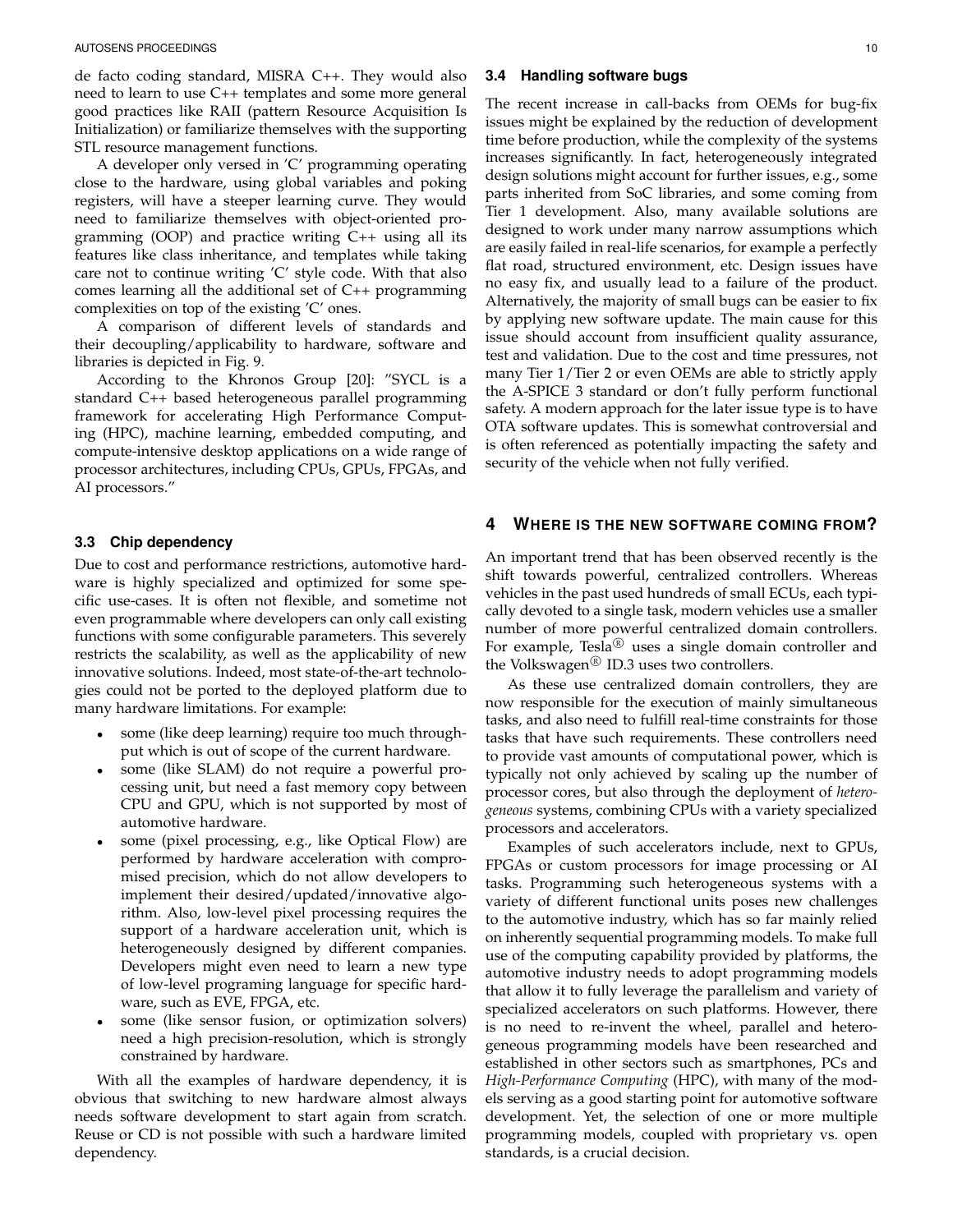

Fig. 9. Comparison of no standards vs. proprietary vs. open standards w.r.t. independence towards hardware, software and high-level libraries

## **4.1 Proprietary**

One of the most popular proprietary programming models is the CUDA programming language, developed and maintained by Nvidia. CUDA allows the efficient programming of GPUs in heterogeneous systems with a programming language based on C/C++. The survey in [21] found the CUDA ecosystem, including compilers, profilers and specialized libraries for tasks such as AI training and inference, to be very rich. In comparison to the open standard OpenCL and its diverse hardware support, the focus of CUDA is solely on officially supported Nvidia devices using Nvidia GPUs. This does however allow for a more consistent development environment with good performance. A CUDA program still requires restructuring to enable parallelism and to offload computations quickly.

However, CUDA, just like any other proprietary standard, has one major drawback, the danger of a potential vendor lock-in. Production-ready compilers are only available from Nvidia and only for Nvidia devices (currently only GPUs). This puts one of the most important assets of an automotive company, namely its production software code, at a high risk, because a switch to a vendor other than Nvidia could potentially render the entire existing CUDA code base almost useless. Besides that, proprietary programming models are typically only available on a very limited set of devices. In the case of CUDA, the programming model and API can only be used to target Nvidia GPUs, but not to target other important components of heterogeneous systems, such as multi-core CPUs, FPGAs or specialized, custom accelerators for AI.

#### **4.2 Open standards**

A key advantage of an open standard lies in its diversity: It takes many experts from many different companies and fields (each with different experiences) to design the specification of an API. Thus, with so many interested parties working together for mutual benefit, improvements can be made quickly to address concerns and turn around a revised specification. Open standard implementations are available

from different vendors. The software API provides their products with a common programming interface for a large variety of devices and architectures. One example of such an established standard available on a broad range of devices is OpenCL. OpenCL is not only used by most GPU vendors, but can also be used to program multi-core CPUs, FPGAs (both Intel® and Xilinx®) and more specialized processors (e.g. Renesas<sup> $\circledR$ </sup> R-Car).

Another example of a well-established, successful standard for parallel programming is OpenMP. Although OpenMP in the beginning was mainly designed as a shared memory programming model for homogenous multi-core CPUs, it has been extended to also target heterogenous accelerators in recent versions of the standard. Nowadays, OpenMP device offloading support is available for GPUs from many different vendors, including AMD®, Nvidia® and Intel $^{\circledR}$ , and for other specialized accelerators such as vector engines.

In 2014 SYCL became a new addition to the body of open, parallel programming models using modern standard C++ and the single source programming model. Designed as a spiritual successor to OpenCL, SYCL avoids many of the pitfalls of OpenCL identified in earlier studies (e.g. [21], [22]), such as the need to distribute host and device code across different compilation units or the extremely verbose host API. SYCL is also designed to interoperate extremely well with C++ as the underlying programming language and its mechanisms. This allows developers to reuse significant parts of existing, sequential implementations, which has proven to be extremely useful to avoid introducing errors into the code during parallelization in the context of OpenMP [21].

Although SYCL is a relatively new standard, it has received increasing attention and a variety of vendors have announced or already released SYCL support, including CPU- & GPU-vendors  $(AMD^{\circledR}$  ROCm, Intel<sup>®</sup>), FPGA-vendors (Xilinx®, Intel®) and others, e.g., Renesas $\mathbb{R}/\mathbb{C}$  odeplay for R-Car. This broad adoption and the availability for many different platforms and architectures make SYCL a very interesting candidate for future develop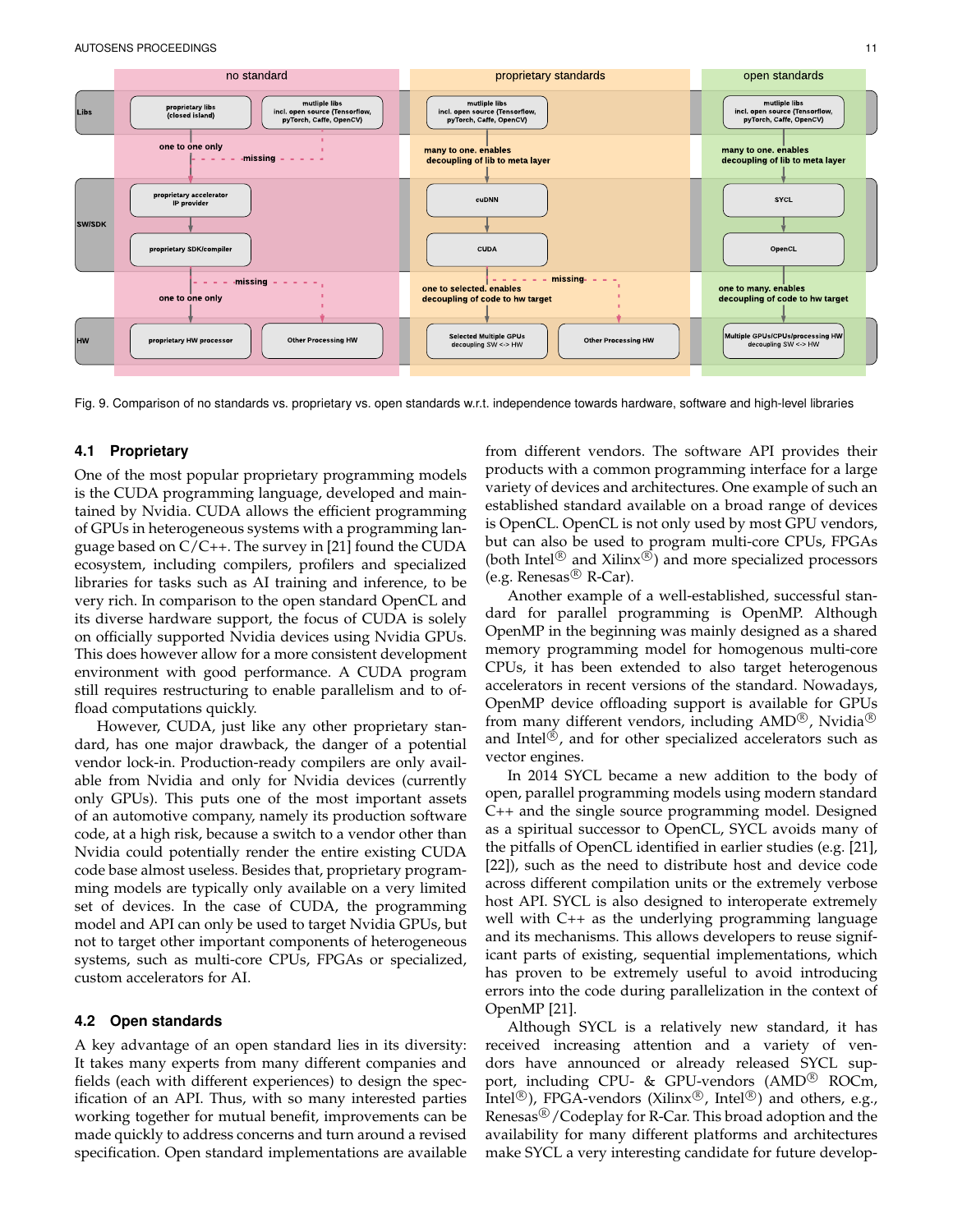ment of automotive software. Section 6 will discuss SYCL in more detail.

Common to all open standards mentioned in this section is that they are maintained by multi-partisan institutions, e.g., the Architecture Review Board (ARB) or the Khronos working groups for SYCL and OpenCL. These institutions, which develop and maintain the open standards, offer a well-suited platform for stakeholders to engage in the development of these standards and provide an opportunity for the automotive industry to raise awareness for their particular requirements.

### **4.3 Open-source safety concern**

The computing stack evolves, some software becomes "legacy," algorithms get improved, and new algorithms are found to replace the ones that are no longer suitable. In the dynamic world where there are few considerations for safety requirements, the technology and its software will evolve very fast, and this is a good thing as it drives innovation forward. Faster innovation and iterative development are methods that the automotive industry is seeing as a way to develop the next generation of vehicle features that consumers want and regulations stipulate. A lot of the opensource projects being used by researchers are not developed following functional safety standards, but they are likely to evolve to be usable in a safety critical environment too. Once this technology is brought into the automotive domain, the speed of evolution, that was delivering the rapid technology research, stalls as it has to follow safety processes and meet specific operational safety requirements. The developers who work in open-source communities do not necessarily have a vested interest in safety applications, and while they help evolve the software, they may have no consideration for supporting software for safety purposes. The burden of work now falls on the safety application developers to evolve the tools and software, often with a much smaller number of people.

## **5 SOFTWARE COMPLEXITY IS GROWING**

Automotive vehicles are known to be the most complex mass product of mankind, with the innovations rising exponentially. Additional degrees of complexity are introduced by the ever-growing number of car lines and car line variants. Where, decades ago, an OEM focused on three car lines (e.g. Mercedes® C-Class / BMW® 3 series, E-Class / 5 series, S-Class / 7 series) now a huge and ever-increasing variety is available. The same applies to the option variants within each car line. The increasing connectivity and interaction with other systems of the same vehicle instance further adds degrees of complexity. In addition, the design cycles of subsystems/components differ, so the set of combinations is further fueling the complexity degrees of freedom and this leads to "uncontrolled growth" and fragmentation. According to Conway's rule, the resulting ADAS are limited by the given organization/communication structure of the company [23] : "Any organization that designs a system (defined broadly) will produce a design whose structure is a copy of the organization's communication structure" [24].

## **5.1 How is this managed**

The automotive industry is applying several quality measures to control the software complexity and to manage software development.

# **5.2 CI/CD challenges**

## *5.2.1 What are they?*

- Breaking software APIs APIs (Not following an agreed open stand)
- Breaking Application Binary Interfaces for libraries (Not adhering to C++ guidelines to prevent issues)
- The archiving, management and transportation of large volumes of applications' data
- The manual elements of CI  $/$  CD for automotive
- Multiple vendors in the development of the application
- Open-source and development direction to support automotive's requirements

CI means a high frequency of updates to all parts of the ADAS application compute stack.

One of the attractions of open standards and the API specification is that they ensure an application can use any implementation which has shown to be conformant. This means for the developer that their applications do not need to be rewritten for different targets. However, new versions of libraries require testing within the stack to provide assurances that applications still operate as expected. A supporting development plan would likely mandate the use of a comprehensive testing suite.

For some developers, the work involved in keeping up-to-date with the latest changes elsewhere in the stack could be too much, and so they may opt to hold back on upgrading. The disadvantage here is, as the developer holds back, the greater the changes they need to make when they adopt a later version. Technology like OTA updates in vehicles is enabling the frequency of updates to increase. This is very attractive, as it allows security updates or bug fixes to get to the vehicles quickly without the need for recalls, added costs and delays, but it does lead to concerns of how to validate such complex software in short periods of time.

While the open standard ensures conformance between major versions it does not mean implementers' minor versions are always compatible. There are two ways a 3rd party software library can break an application should it be upgraded:

- 1) Application facing API (application programming interface) changes by the library
- 2) Hidden ABI (application binary interface) changes within the library

In a large C++ codebase with many internal interfaces between components, whether developed in house or by the open source community, the opportunities to break binary compatibility between versions are high. The source of these incompatibility changes come from the use of the C++ language and how the C++ compiler compiles the code. Many of the C++ breaking code changes can be identified quite easily and, with the use of good coding development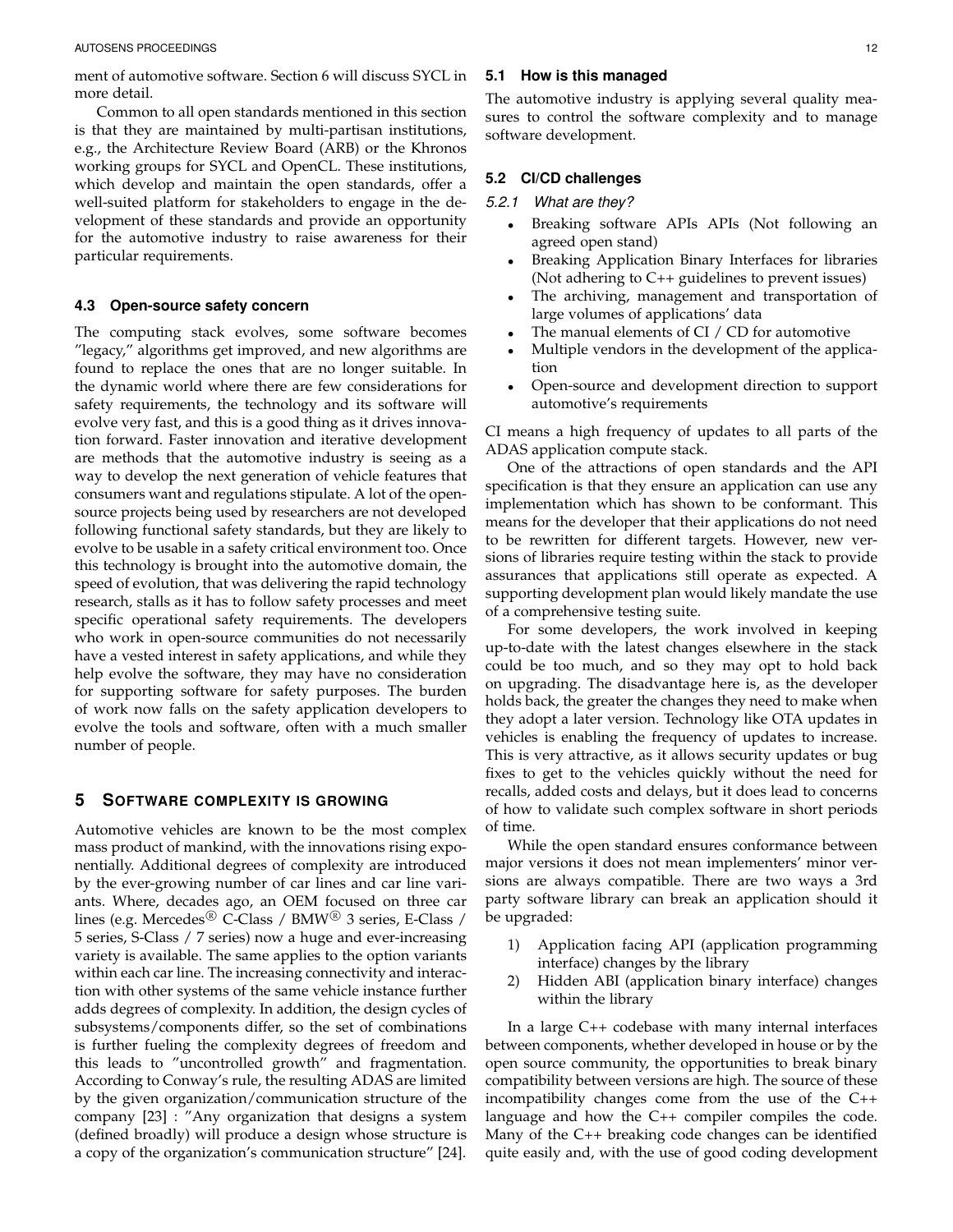policies in place, developers can avoid ABI incompatibility changes.

The application developer invests time and gains confidence in the libraries they choose to use. When API or ABI changes break their application, they must divert resources to investigate issues and this, if it occurs too frequently, dents confidence. The frequency of library changes and fixes means many more new releases of the applications into the field. An implementation supporting semantic versioning would allow the practitioners to trace changes to vehicles.

# **6 SYCL**

SYCL is a promising candidate to address the challenges of programming parallel and heterogeneous systems in the future. It is intended to support diverse applications from HPC and embedded applications, to powerful frameworks for machine learning [25], [26], [27]. The open standard, backed by many companies across a variety of platforms, such as CPUs, GPUs and FPGAs, is designed to bring parallel and heterogeneous programming capabilities to C++ and eventually converge with ISO.

As outlined in [28], SYCL does not require any additional language constructs such as pragmas and relies on pure C++. This also allows the re-use of an existing, serial code base as a starting point for a parallel implementation and requires no extensive restructuring of the code, two properties of programming models that proved highly beneficial in the study in [21]. The SYCL runtime will organize the different kernels into a task-graph, based on the data-access specification, and will handle scheduling, synchronization and data management automatically. The kernels themselves use a data-parallel execution model, similar to OpenCL or CUDA kernels.

#### **6.1 SYCL training and usage**

As highlighted, SYCL is evolving as an industry standard for heterogenous programming. Substantial training material is available. As a main source of information, the SYCL ecosystem website is available – www.sycl.tech. Here, the latest updates, research activities and code can be found. For programmers, additional information and training can be found in Codeplay's SYCL guide [29].

The generic flow with standardized interfaces is illustrated in Fig. 10.

Since safety is a crucial element for automotive, a series of articles providing guidance for Functional Safety Managers and developers, "SYCL for Safety Practitioners", is being published. An introduction to the guidance material is given in [31].

## **6.2 SYCL status quo**

Although the SYCL open standard specification made its first appearance in 2014, it is still steadily evolving to meet the needs of its Khronos work group members. SYCL is gaining the interest of many industries such as automotive, HPC and others. Intel recently embraced SYCL as the core of its oneAPI initiative (Intel's SYCL implementation and supporting tools), feeding additional requirements into the standard. One of the main concerns of the industry,







Fig. 11. There are different implementations available supporting different platforms already. Further SoC and IP vendors are following.

especially in the automotive context, is power and silicon efficiency. As discussed earlier, this has so far been one of the key decision-making criteria for new chip and underlying silicon accelerator IP. There are different implementations available, as can be seen in Fig. 11 from [30]. They all follow the open and public standard with different layers running on different hardware underneath, as shown in Fig. 12. Moreover, SYCL kernels can run on CPUs as well as multiple targeted, discrete devices, like GPUs, DSPs or FPGAs, at once which further increases its performance and portability capabilities. Another factor the SYCL specification has addressed in its design and proved successful in is the ability to manage data movement between the host and target devices in a manner that is unintrusive for the developer. SYCL manages the multiple data dependencies between the host and devices and synchronizes data once the developer commits kernels for execution. An interesting point for a SYCL adopter is, while there is a SYCL specification, the adopter or SYCL implementation developer does not have to follow the specification exactly. The implementation can be customized to a customer's requirements which can mean a lighter implementation if necessary. A SYCL implementation must follow the Khronos specification if the product is to be certified and marketed as having a SYCL implementation.

There are several performance figures and benchmark activities available which focus on specific use cases and scenarios. [32] shows very comparable performance results between SYCL and CUDA. In [33] it is shown how highly parametrized SYCL kernels have a competitive advantage over manually tuned libraries such as clBLAST and others.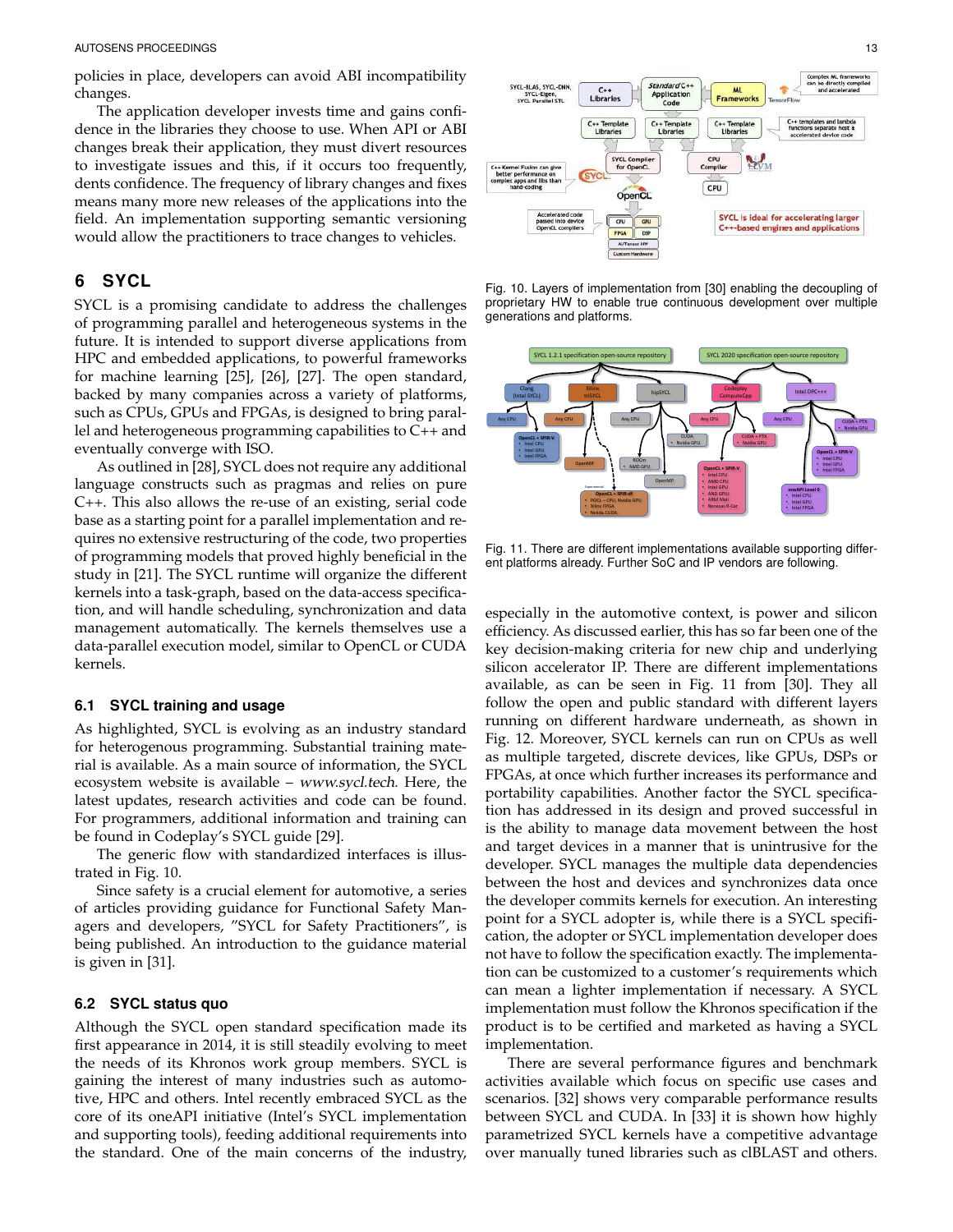

Fig. 12. SYCL (C++ Single-source Heterogeneous Programming for OpenCL) for OpenCL

In [34] a comparison between OpenCL and OpenMP is performed. Here, the conclusion indicates a performance gap for SYCL remains but highlights the potential for further narrowing. An ADAS or AI application developer using SYCL to write kernel programs to accelerate a computationally intensive task through the use of parallelism can have their code execute on any of the target devices shown in Fig. 12 (below each of the different implementations) without the need for rewriting the kernel programs. With SYCL's single source model of application development (kernels and host code side-by-side) portability is key. All SYCL kernel programs will calculate the same results no matter the device it is executed on, although they can vary in execution speed which is expected. In [35] CUDA also outperforms SYCL to date, however optimization for cross platform SYCL applications has just started. The clear conclusion from publicly available data sources indicate that SYCL is very close in performance to proprietary and hardware specific implementations. Demand from the automotive industry, with a clear requirement for a highly optimized implementation, will accelerate progress on this path further.

# **7 KEY TECHNICAL REQUIREMENTS FOR AUTOMO-TIVE FOR OPEN STANDARDS**

Various KPIs are needed within the development cycle to evaluate, quantify and rate the capabilities of automotive software projects. Such multidimensional KPIs require score weightings to summarize to a single score. The weighting is potentially a function of project goals, supply chain roles and user scopes. However, it is strongly felt that the following items are relevant to most of the users in this space with an ever-increasing importance weighting on AI, computer vision and maintainability. A high-level overview of major relevant KPI areas is depicted in Fig. 13.

Not only these technical aspects but also organizational, legal and commercial aspects are relevant to consider and measure. Shorter and shorter development cycles will ultimately lead to the need for continuous development and, crucially, an optimization of development time. While the availability of libraries is crucial, the underlying maturity of them is key. The more people that use such flows, the higher



Fig. 13. Relevant high level KPIs for automotive open standards.

the maturity of the development process. The corresponding automotive KPIs are relevant on component/sub-system level but also on system level, as illustrated by gauges in Fig. 14 where each component is measured and strongly contributes to the overall system performance.



Fig. 14. KPIs need to be applicable for both end-to-end system level quality measurements but also for component/sub-system level domains.

The high-level clustering of relevant KPI categories into mainly technical categories, as opposed to commercially driven KPIs, is also important, as shown in Fig. 15. Of course, all components always have a relevant commercial aspect underneath.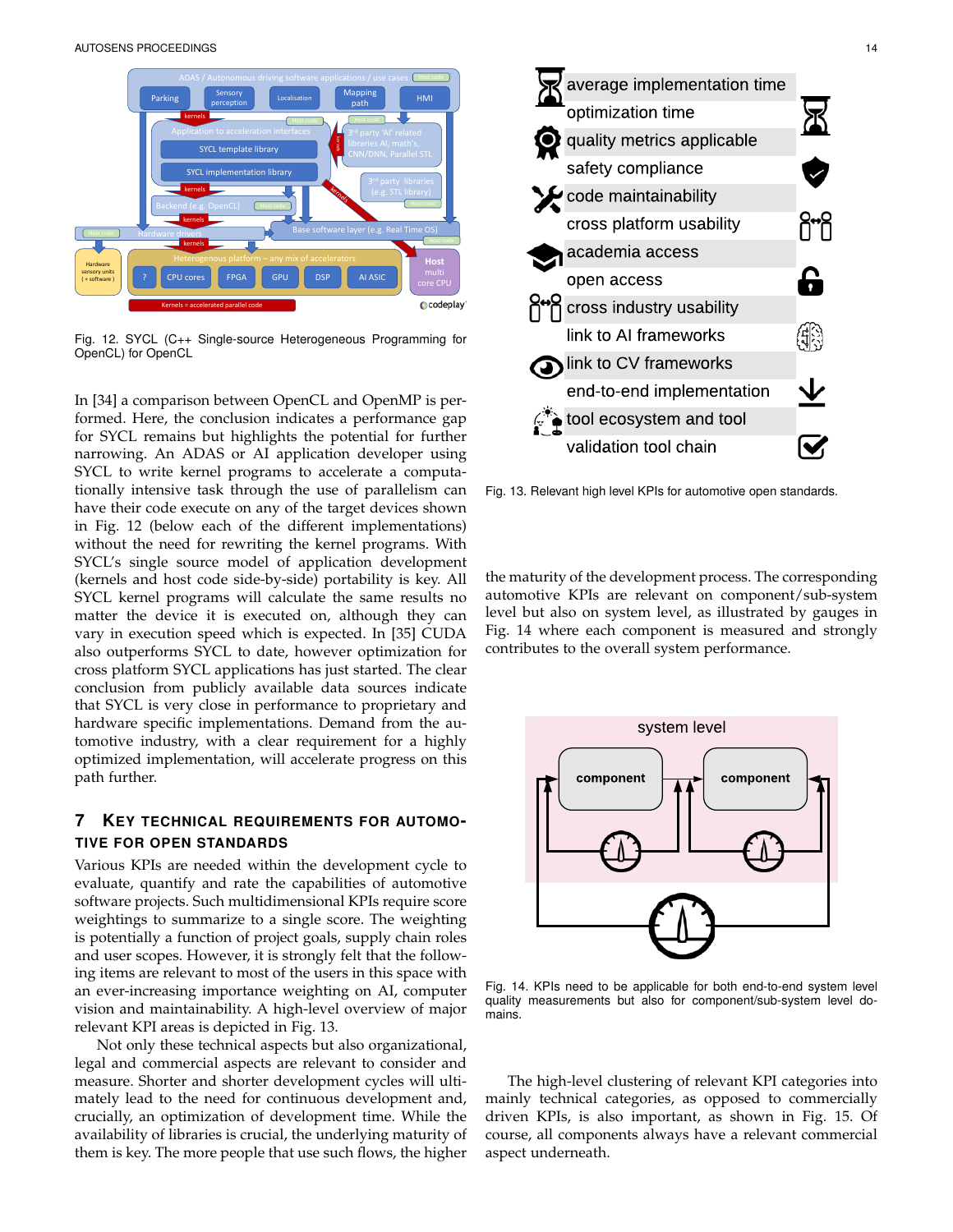

Fig. 15. Clustering in mainly technical vs. mainly commercially dominated KPI categories.

# **8 GAP DISCUSSION OPEN STANDARDS VS. AUTO-MOTIVE REQUIREMENTS**

## **8.1 What is missing inside SYCL for automotive (if anything) with respect to KPIs**

Integration of safety and the Safety-of-the-Intended-Function (SOTIF) approaches have a big impact on software development. First stages are being implemented and rely heavily on standard programming models [36]. Automated code coverage checking, interface testing and other standard procedures that are established in classical "C" are not yet available for fully heterogenous compute environments. The latest SYCL specification focuses on standard use cases. The next step for support and diagnostic routines will have to be agreed by the industry to ensure the exact requirements are captured to enable cross platform availability. Since the exact mechanism depends on the underlying hardware, a generic abstraction formulation must be defined and agreed [30].

With Khronos being an open standards group, any expert is invited to contribute and close the gaps.

## **9 CONCLUSION AND RECOMMENDATIONS**

In this work, we have outlined the status quo of the vehicle development process in general and the software development process in particular. In the future and with the advent of ADAS functionality, software is becoming a crucial asset of automotive OEMs and Tier 1 suppliers. To manage the complexity of modern automotive software and preserve software IP across vehicle generations, the automotive industry will need to adopt techniques from the Continuous Development (CD) approach.

There is nothing missing today to allow OEMs, Tier 1s, research, advanced developments and software partners to start evaluating and developing with SYCL. The ecosystem is well established, and many organizations are already contributing their results, open source projects and guidance, providing the support for anyone to get up and running.

The question is more about timing than the likelihood of its adoption: when will ADAS software developers transition to a modern C++ programming style. Many companies are already demanding OpenCL or SYCL within their requirements and it is reassuring to see real ambition to compete with the companies investing heavily in autonomous vehicles.

There are still some hurdles to overcome with this approach, we do not pretend it is without issues, but the demand for the latest algorithms and programming methods already embraced by some major companies can only steer development teams towards open-standards-based solutions.

Open standards are crucial to enable the automotive digital transformation and make CD possible. SYCL as an open standard shows absolute potential and is compatible with the CD processes introduced into automotive software development in the future. The SYCL implementations that already exist today are examples of CD in action. As with any open standard, its evolution comes from its contributors. The key stakeholders in the automotive industry can adopt CD, supported by open standards like SYCL, for very little entry cost.

## **REFERENCES**

- [1] M. Q. Pearl Doughty-White, *Codebases*, 2020 (accessed July 5, 2020). [Online]. Available: https://informationisbeautiful.net
- [2] G. FASTR group data from IEEE Spectrum, *The organically secure vehicle of tomorrow*, 2020 (accessed July 5, 2020). [Online]. Available: https://fastr.org
- [3] R. McOuat, *Cars are made of code*, 2020 (accessed July 5, 2020). [Online]. Available: https://blog.nxp.com/automotive/cars-aremade-of-code
- [4] G. G. Claps, R. B. Svensson, and A. Aurum, "On the journey to continuous deployment: Technical and social challenges along the way," *Information and Software Technology*, vol. 57, pp. 21–31, 2015.
- [5] *The case for an end-to-end automotive software platform*,  $(accessed$  July 5, 2020). https://www.mckinsey.com/industries/automotive-andassembly/our-insights/the-case-for-an-end-to-end-automotivesoftware-platform
- [6] S. Ravi, *The Audi vision of autonomous driving: A conversation with Thomas Müller, "https://www.linkedin.com/pulse/audi*vision-autonomous-driving-conversation-thomas-mller-sanjayravi/?articleId=6612208053502775296", 2020 (accessed July 5, 2020).
- [7] E. Talpes, D. D. Sarma, G. Venkataramanan, P. Bannon, B. McGee, B. Floering, A. Jalote, C. Hsiong, S. Arora, A. Gorti, and G. S. Sachdev, "Compute solution for tesla's full self-driving computer," *IEEE Micro*, vol. 40, no. 2, pp. 25–35, 2020.
- [8] G. Booch, *Object Oriented Design with Applications*. USA: Benjamin-Cummings Publishing Co., Inc., 1990.
- [9] M. Fowler and M. Foemmel, *Continuous integration Thought-Works*, 2006. [Online]. Available: http://www.thoughtworks. com/ContinuousIntegration.pdf
- [10] T. ROSSI, *Autonomous and ADAS test cars produce over 11 TB of data per day*, 2020 (accessed July 5, 2020). [Online]. Available: https://www.tuxera.com/blog/autonomousand-adas-test-cars-produce-over-11-tb-of-data-per-day/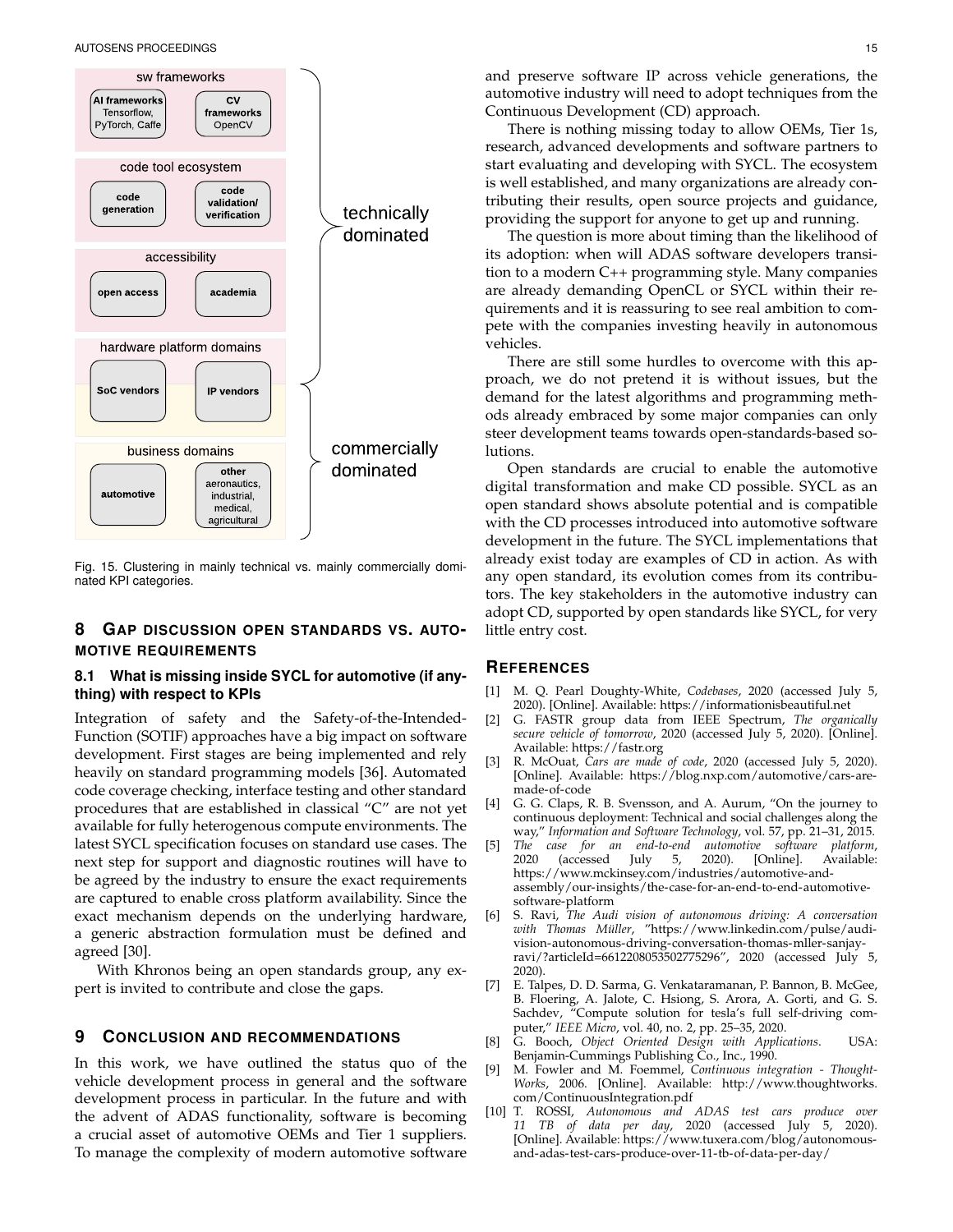- [11] S. Heinrich, "Flash memory in the emerging age of autonomy," *Flash Memory Summit*, 2017.
- [12] P. Viola and M. Jones, "Rapid object detection using a boosted cascade of simple features," in *Proceedings of the 2001 IEEE Computer Society Conference on Computer Vision and Pattern Recognition. CVPR 2001*, vol. 1, 2001, pp. I–I.
- [13] N. Dalal and B. Triggs, "Histograms of oriented gradients for human detection," in *Computer Vision and Pattern Recognition, 2005. CVPR 2005. IEEE Computer Society Conference on*, vol. 1, 2005, pp. 886–893.
- [14] R. Smith and P. Cheeseman, "On the representation and estimation of spatial uncertainty," *The international journal of Robotics Research*, vol. 5, no. 4, pp. 56–68, 1986.
- [15] A. Krizhevsky, I. Sutskever, and G. Hinton, "Imagenet classification with deep convolutional neural networks," in *NIPS*, 2012, pp. 1106–1114.
- [16] colab.research.google.com, *Tensorflow tutorials*, 2020 (accessed July 5, 2020). [Online]. Available: hhttps://www.tensorflow.org/ tutorials?hl=en
- [17] ——, *Explore overfitting and underfitting*, 2020 (accessed July 5, 2020). [Online]. Available: https: //colab.research.google.com/github/tensorflow/docs/blob/ master/site/en/tutorials/keras/overfit\_and\_underfit.ipynb
- [18] W. Liu, F. Lombardi, and M. Shulte, "A retrospective and prospective view of approximate computing [point of view," *Proceedings of the IEEE*.
- [19] V. Schulte-Coerne, A. Thums, and J. Quante, "Challenges in reengineering automotive software," in *2009 13th European Conference on Software Maintenance and Reengineering*, 2009, pp. 315–316.
- [20] *Khronos overview*, 2020 (accessed July 5, 2020). [Online]. Available: https://sycl.tech/news/20/07/01/sycl2020-released-Khronos.html
- [21] L. Sommer, F. Stock, L. Solis-Vasquez, and A. Koch, "Ephos: Evaluation of programming - models for heterogeneous systems," 2019.
- [22] L. Sommer, F. Stock, L. Solis-Vasquez, and A. Koch, "Work-inprogress: Daphne - an automotive benchmark suite for parallel programming models on embedded heterogeneous platforms," in *2019 International Conference on Embedded Software (EMSOFT)*, 2019, pp. 1–2.
- [23] L. J. Colfer and C. Y. Baldwin, "The mirroring hypothesis: theory, evidence, and exceptions," *Industrial and Corporate Change*, vol. 25, no. 5, pp. 709–738, 09 2016. [Online]. Available: https://doi.org/10.1093/icc/dtw027
- [24] M. E. Conway, "How do committees invent?" *Datamation*, April 1968. [Online]. Available: http://www.melconway.com/research/ committees.html
- [25] R. Burns, J. Lawson, D. McBain, and D. Soutar, "Accelerated neural networks on opencl devices using SYCL-DNN," *CoRR*, vol. abs/1904.04174, 2019. [Online]. Available: http://arxiv.org/ abs/1904.04174
- [26] J. Lawson, "Towards automated kernel selection in machine learning systems: A sycl case study," 2020.
- [27] M. Goli, L. Iwanski, and A. Richards, "Accelerated machine learning using tensorflow and sycl on opencl devices," in *Proceedings of the 5th International Workshop on OpenCL*, ser. IWOCL 2017. New York, NY, USA: Association for Computing Machinery, 2017. [Online]. Available: https://doi.org/10.1145/ 3078155.3078160
- [28] S. Lal, A. Alpay, P. Salzmann, B. Cosenza, N. Stawinoga, P. Thoman, T. Fahringer, and V. Heuveline, "Sycl-bench: A versatile single-source benchmark suite for heterogeneous computing," in *Proceedings of the International Workshop on OpenCL*, 2020, pp. 1–1.
- [29] Codeplay, *SYCL Guide*, 2020 (accessed July 5, 2020). [Online]. Available: https://developer.codeplay.com/products/ computecpp/ce/guides/sycl-guide
- [30] *Khronos SYCL Overview*, 2020 (accessed July 5, 2020). [Online]. Available: https://www.Khronos.org/sycl/
- [31] I. Rudkin, *SYCL for Safety Practitioners An Introduction*, 2020 (accessed July 5, 2020). [Online]. Available: https://www. codeplay.com/portal/blogs/2020/07/24/sycl-safety-part-1.html
- [32] J. Stephan, "Innovative spracherweiterungen für beschleunigerkarten am beispiel von sycl, hc, hip und cuda: Unterschung zu nutzbarkeit und performance," *TU Dresden*, 2019.
- [33] J. Lawson, M. Goli, D. McBain, D. Soutar, and L. Sugy, "Crossplatform performance portability using highly parametrized
- [34] H. C. da Silva, F. Pisani, and E. Borin, "A comparative study of sycl, opencl, and openmp," in *2016 International Symposium on Computer Architecture and High Performance Computing Workshops (SBAC-PADW)*, 2016, pp. 61–66.
- [35] W. Shin, K.-H. Yoo, and N. Baek, "Large-scale data computing performance comparisons on sycl heterogeneous parallel processing layer implementations," *Applied Sciences*, vol. 10, no. 5, p. 1656, 2020.
- [36] M. Odendahl, *Mastering Automotive Software Development*, 2020 (accessed July 5, 2020). [Online]. Available: https://www.silexica. com/blog/ros-automotive-software-development/

**Markus Glaser** – SW Project Lead Mercedes Benz markus.glaser@daimler.com



**Charles Macfarlane** – VP Marketing at Codeplay charles.macfarlane@codeplay.com



**Benjamin May** – CEO AMX13 benjamin.may@amx13.com



**Dr. Sven Fleck** – CEO SmartSurv fleck@smartsurv.de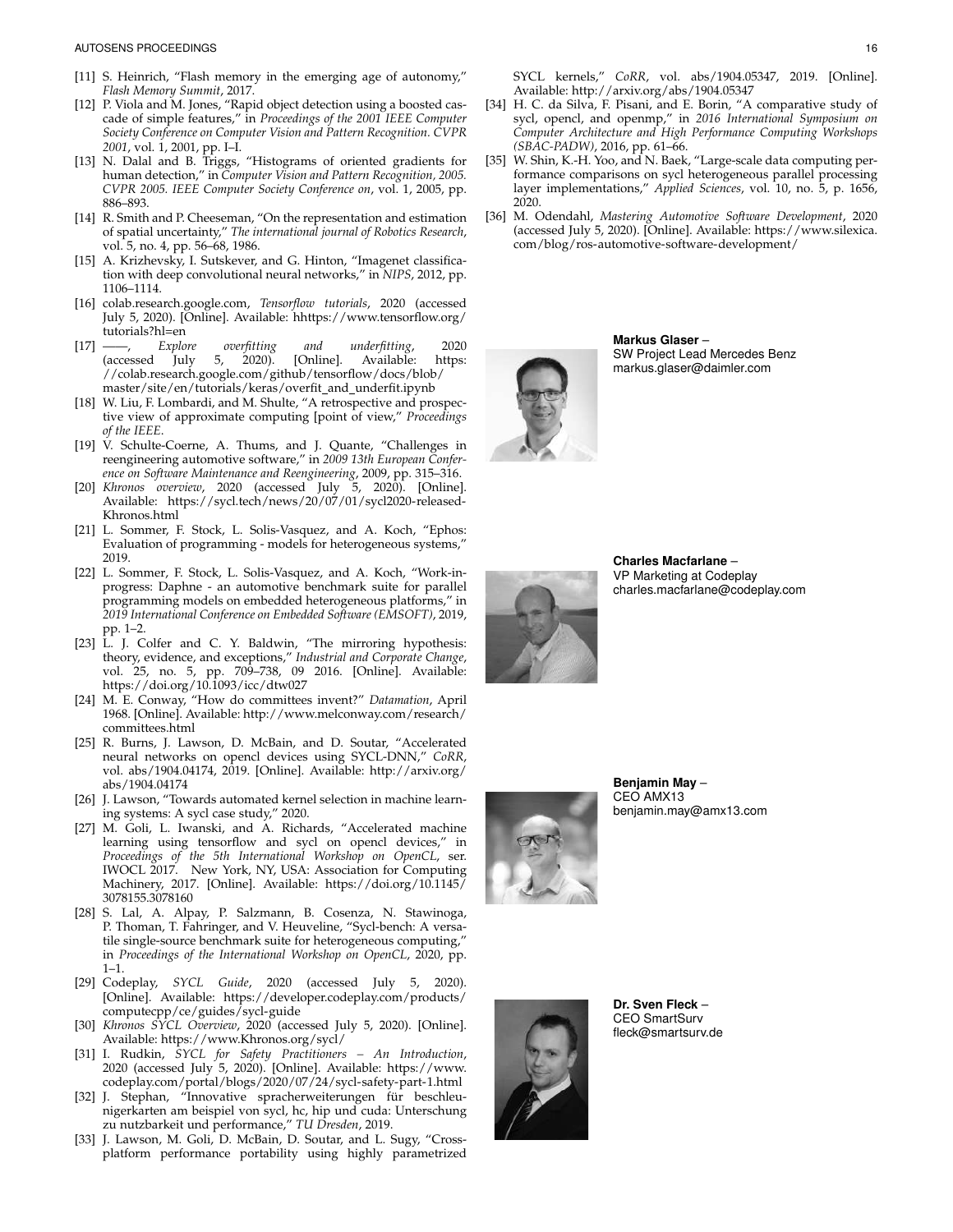

**Lukas Sommer** –

Research Associate at Embedded Systems & Applications Group (ESA), TU Darmstadt sommer@esa.tu-darmstadt.de



**Illya Rudkin** – Principal Software Engineer at Codeplay illya.rudkin@codeplay.com



**Jann-Eve Stavesand** – Head Of Consulting at dSPACE jstavesand@dspace.de



**Dr. Stefan Milz** – Head of R & D – Managing Director Spleenlab.ai stefan.milz@spleenlab.ai



**Christian Weber** – Head of Advanced Engineering ADAS at **Continental** christian.10.weber@continentalcorporation.com



**Rainer Oder** – CEO AOX Technologies rainer.oder@aox-tech.de



**Dr. Duong-Van Nguyen** – Head of ADAS at Panasonic Automotive Duongvan.Nguyen@eu.panasonic.com



**Frank Bohm ¨** – CEO hepaclouds frank.boehm@heapclouds.com



**Enda Ward** – Camera Architecture & Technology Group Leader / Valeo Master Expert Valeo Detection Vision Systems (DVS) enda.ward@valeo.com



**Benedikt Schonlau** – Manager Consulting4Drive b.schonlau@consulting4drive.com